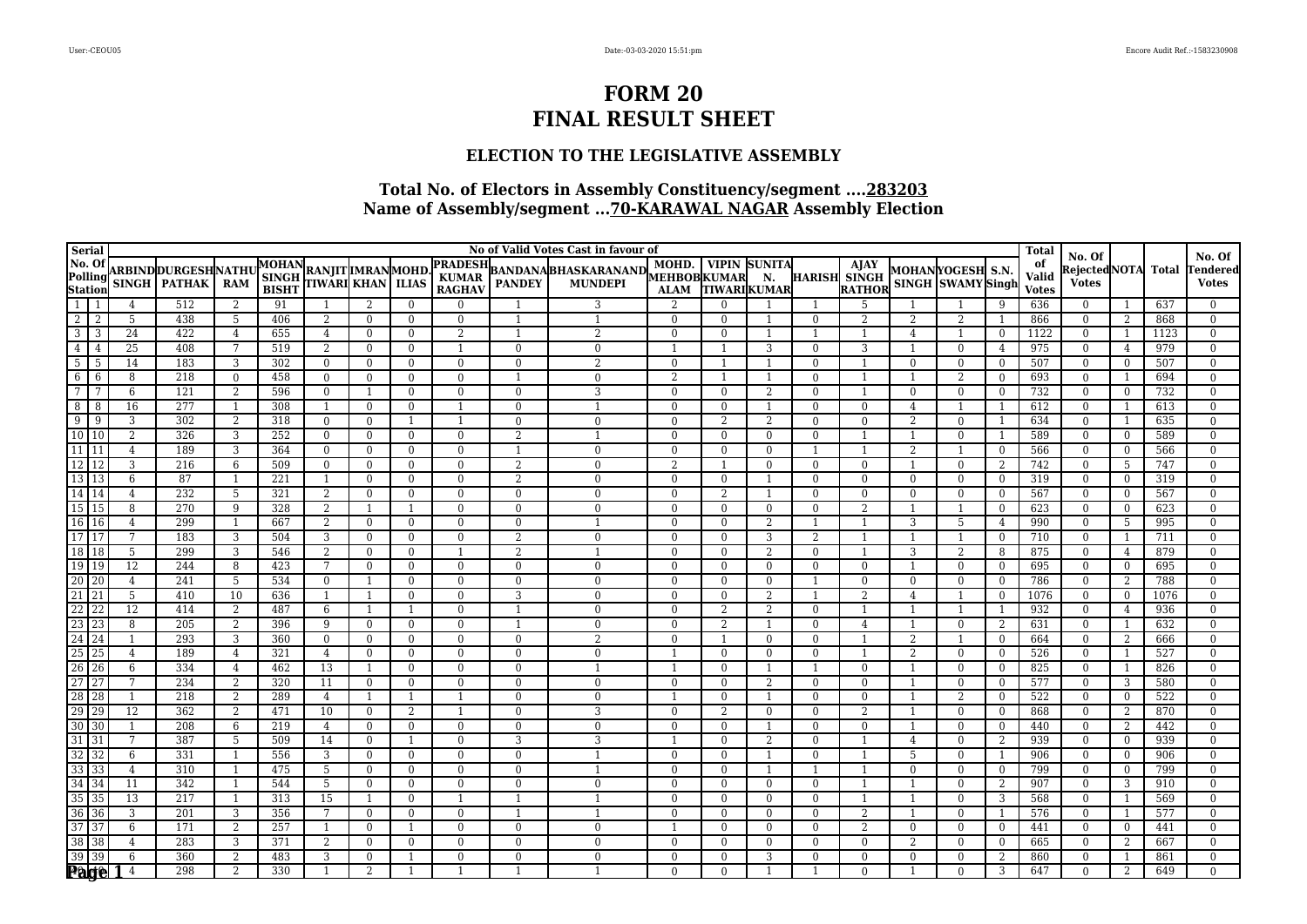### **ELECTION TO THE LEGISLATIVE ASSEMBLY**

| Serial                                                                          |                 |                           |                 |                                  |                        |                            |                                  |                               |                          | No of Valid Votes Cast in favour of                   |                            |                      |                            |                                  |                               |                            |                                |                     | <b>Total</b> | No. Of                       |                     |            | No. Of                           |
|---------------------------------------------------------------------------------|-----------------|---------------------------|-----------------|----------------------------------|------------------------|----------------------------|----------------------------------|-------------------------------|--------------------------|-------------------------------------------------------|----------------------------|----------------------|----------------------------|----------------------------------|-------------------------------|----------------------------|--------------------------------|---------------------|--------------|------------------------------|---------------------|------------|----------------------------------|
| No. Of<br>No. Of<br>Polling<br>Station<br>41 41<br>42 42<br>43 43               |                 | <b>ARBINDDURGESHNATHU</b> |                 | <b>MOHAN</b>                     | <b>RANJITIMRANMOHD</b> |                            |                                  | <b>PRADESH</b>                |                          | BANDANABHASKARANAND MOHD. VIPIN<br>  PANDEY   MUNDEPI | MOHD.                      |                      | <b>VIPIN SUNITA</b>        |                                  | <b>AJAY</b>                   |                            | MOHANYOGESH S.N.               |                     | of<br>Valid  | RejectedNOTA                 |                     | Total      | Tendered                         |
|                                                                                 | <b>SINGH</b>    | <b>PATHAK</b>             | <b>RAM</b>      | $\mathbf{SINGH}$<br><b>BISHT</b> | TIWARI KHAN            |                            | <b>ILIAS</b>                     | <b>KUMAR</b><br><b>RAGHAV</b> |                          |                                                       | <b>ALAM</b>                | <b>TIWARIKUMAR</b>   | N.                         |                                  | <b>HARISH SINGH</b><br>RATHOR |                            | SINGH SWAMY Singh              |                     | <b>Votes</b> | <b>Votes</b>                 |                     |            | <b>Votes</b>                     |
|                                                                                 | 15              | 428                       | 6               | 560                              | -1                     | $\mathbf{0}$               |                                  | $\mathbf{0}$                  |                          | $\Omega$                                              | $\overline{2}$             |                      |                            |                                  | $\Omega$                      |                            |                                | $\mathbf{0}$        | 1019         | $\bf{0}$                     | 2                   | 1021       | $\overline{0}$                   |
|                                                                                 | 3               | 237                       | -1              | 339                              | 2                      | $\mathbf{0}$               | 1                                | $\overline{0}$                | $\overline{1}$           | $\mathbf{0}$                                          | $\overline{1}$             | $\Omega$             | $\bf{0}$                   | $\overline{0}$                   | - 1                           | $\mathbf{0}$               | $\mathbf{0}$                   | 2                   | 588          | $\mathbf{0}$                 | -1                  | 589        | $\overline{0}$                   |
|                                                                                 | 9               | 224                       | $\overline{1}$  | 284                              | 2                      | $\mathbf{0}$               | $\overline{0}$                   |                               | $\mathbf{0}$             | $\Omega$                                              | $\Omega$                   |                      | $\theta$                   | $\Omega$                         | $\overline{1}$                | $\Omega$                   | $\overline{0}$                 |                     | 524          | $\mathbf{0}$                 | $\overline{0}$      | 524        | $\overline{0}$                   |
| $\frac{44}{44}$ $\frac{44}{45}$ $\frac{45}{46}$ $\frac{46}{47}$ $\frac{47}{47}$ | 6               | 302                       | 5               | 459                              | $\mathbf{0}$           | $\overline{1}$             | $\overline{0}$                   |                               | 2                        |                                                       | $\overline{0}$             |                      | 2                          | $\overline{0}$                   | -1                            |                            | $\overline{0}$                 | $\overline{0}$      | 782          | $\bf{0}$                     | - 1                 | 783        | $\overline{0}$                   |
|                                                                                 | 8               | 226                       | $\mathbf{0}$    | 576                              | 2                      | $\Omega$                   | $\mathbf{1}$                     | $\Omega$                      | 3                        |                                                       |                            | 2                    | $\overline{4}$             | $\overline{0}$                   | $\overline{1}$                | 2                          | $\overline{0}$                 | $\theta$            | 827          | $\mathbf{0}$                 | $\overline{0}$      | 827        | $\overline{0}$                   |
|                                                                                 | 11              | 164                       | 2               | 263                              | 3                      | $\mathbf{0}$               | $\overline{0}$                   | $\mathbf{0}$                  | $\overline{1}$           | $\Omega$                                              | $\theta$                   | $\Omega$             |                            |                                  | $\Omega$                      |                            | $\overline{0}$                 | - 1                 | 448          | $\theta$                     | 2                   | 450        | $\Omega$                         |
|                                                                                 | 8               | 195                       | 4               | 349                              | $\mathbf{0}$           | $\mathbf{0}$               | $\overline{0}$                   | $\mathbf{0}$                  | $\overline{0}$           | $\theta$                                              | $\mathbf{0}$               |                      | 2                          | $\overline{2}$                   | $\mathbf{1}$                  |                            | $\overline{0}$                 | $\overline{4}$      | 567          | $\overline{0}$               | 2                   | 569        | $\overline{0}$                   |
| $\frac{1}{48}$ 48                                                               | 12              | 450                       | $\overline{4}$  | 400                              | $\overline{1}$         | $\theta$                   |                                  | $\Omega$                      | $\overline{1}$           |                                                       | $\mathbf{0}$               | $\Omega$             | $\theta$                   | $\Omega$                         | 2                             | 3                          | 2                              | 5                   | 882          | $\overline{0}$               | 6                   | 888        | $\overline{0}$                   |
| 49 49                                                                           | 7               | 375                       | 5               | 487                              | $\overline{1}$         | $\theta$                   | $\mathbf{1}$                     | $\overline{0}$                | 2                        | $\mathfrak{D}$                                        | $\overline{0}$             | $\Omega$             | 2                          | $\Omega$                         | $\Omega$                      | 2                          |                                | 2                   | 887          | $\mathbf{0}$                 | -1                  | 888        | $\overline{0}$                   |
| $50 \overline{)50}$                                                             | $\overline{4}$  | 257                       | 5               | 342                              | $\overline{1}$         | $\mathbf{0}$               | $\overline{0}$                   | $\mathbf{0}$                  | $\overline{1}$           | $\mathbf{0}$                                          | $\mathbf{0}$               | $\Omega$             | $\overline{1}$             | $\overline{0}$                   | $\Omega$                      | $\mathbf{0}$               | $\overline{0}$                 | 2                   | 613          | $\overline{0}$               | -1                  | 614        | $\overline{0}$                   |
| $\frac{1}{51}$ 51                                                               | 5               | 321                       | 2               | 304                              | $\mathbf{0}$           | $\theta$                   | $\overline{0}$                   | $\Omega$                      | 2                        |                                                       | $\overline{2}$             | $\Omega$             | $\Omega$                   | $\overline{0}$                   | 2                             |                            | $\overline{0}$                 | 2                   | 642          | $\mathbf{0}$                 | $\overline{0}$      | 642        | $\overline{0}$                   |
| $\frac{1}{52}$ 52                                                               | 7               | 428                       | 6               | 461                              | $\Omega$               | $\theta$                   | 6                                | $\Omega$                      | $\Omega$                 |                                                       | $\mathbf{0}$               | $\Omega$             |                            | $\Omega$                         | $\overline{1}$                | $\overline{0}$             | 5                              | 2                   | 918          | $\mathbf{0}$                 | $\overline{0}$      | 918        | $\overline{0}$                   |
| $\frac{53}{53}$ $\frac{53}{54}$ $\frac{53}{54}$                                 | 2<br>5          | 72<br>225                 | -1<br>5         | 126<br>$\overline{200}$          | $\theta$               | $\Omega$                   | $\mathbf{0}$                     | $\mathbf{0}$<br>$\mathbf{0}$  | $\Omega$<br>$\mathbf{0}$ | $\mathbf{0}$<br>$\Omega$                              | $\overline{0}$<br>$\Omega$ | $\Omega$<br>$\Omega$ | $\theta$                   | $\overline{1}$                   | $\Omega$<br>$\Omega$          | $\mathbf{1}$<br>$\Omega$   | $\mathbf{0}$<br>$\overline{0}$ | $\overline{0}$<br>2 | 203<br>437   | $\mathbf{0}$<br>$\mathbf{0}$ | $\overline{0}$<br>2 | 203<br>439 | $\Omega$                         |
| $\overline{55}$<br>55                                                           | 6               | 296                       | 6               | 420                              | $\overline{0}$<br>5    | $\mathbf{0}$<br>$\theta$   | $\overline{0}$<br>$\overline{0}$ | $\overline{2}$                |                          | $\Omega$                                              | $\bf{0}$                   | $\Omega$             | $\Omega$<br>$\overline{2}$ | $\overline{0}$                   | 4                             | $\bf{0}$                   | $\overline{0}$                 | 2                   | 745          | $\overline{0}$               | - 1                 | 746        | $\overline{0}$<br>$\overline{0}$ |
| $\begin{array}{ c c c }\n\hline\n56 & 56 \\ \hline\n\end{array}$                | 8               | 197                       | 3               | 239                              | 2                      | $\mathbf{0}$               | $\mathbf{0}$                     | $\overline{0}$                | $\Omega$                 | $\overline{0}$                                        | $\Omega$                   | $\Omega$             | 2                          | $\overline{0}$                   | $\Omega$                      | $\mathbf{0}$               |                                | 3                   | 455          | $\mathbf{0}$                 | 2                   | 457        | $\overline{0}$                   |
| $\boxed{57}$                                                                    | 3               | 206                       | 4               | 251                              | $\overline{1}$         | $\mathbf{0}$               | $\mathbf{0}$                     | $\mathbf{0}$                  |                          |                                                       | $\Omega$                   |                      | 2                          | $\overline{0}$                   | $\Omega$                      |                            | $\overline{0}$                 | -1                  | 472          | $\bf{0}$                     | -1                  | 473        | $\overline{0}$                   |
| 58 58                                                                           | 12              | 348                       | 5               | 387                              | $\overline{1}$         | $\mathbf{0}$               | $\overline{0}$                   | $\mathbf{1}$                  | $\overline{0}$           | $\Omega$                                              |                            | $\Omega$             |                            | $\overline{0}$                   | $\Omega$                      | $\bf{0}$                   | 2                              | 2                   | 760          | $\overline{0}$               | $\overline{0}$      | 760        | $\overline{0}$                   |
| $\overline{59}$ 59                                                              | $\overline{12}$ | 241                       | 3               | 330                              | $\mathbf{0}$           | $\overline{0}$             | $\mathbf{0}$                     | $\mathbf{0}$                  | $\overline{1}$           |                                                       | $\mathbf{0}$               | $\Omega$             | 5                          | $\overline{1}$                   | $\mathbf{1}$                  | 3                          | $\overline{0}$                 | $\overline{0}$      | 598          | $\overline{0}$               | $\overline{0}$      | 598        | $\overline{0}$                   |
| 60 60                                                                           | 2               | 180                       | -1              | 237                              | $\overline{0}$         | $\overline{0}$             | $\mathbf{0}$                     | $\overline{0}$                | $\overline{0}$           |                                                       | $\mathbf{0}$               | $\Omega$             | $\mathbf{0}$               | $\overline{0}$                   | $\mathbf{0}$                  | $\mathbf{0}$               | $\mathbf{0}$                   | 2                   | 423          | $\mathbf{0}$                 | -1                  | 424        | $\overline{0}$                   |
| $61$ 61                                                                         | 7               | 354                       | $\overline{12}$ | 447                              | 2                      | $\mathbf{0}$               | $\overline{0}$                   | $\Omega$                      | $\mathbf{0}$             | $\overline{2}$                                        | $\mathbf{0}$               | $\Omega$             | $\overline{2}$             | $\Omega$                         | $\overline{1}$                | $\theta$                   | $\overline{0}$                 | $\overline{4}$      | 831          | $\mathbf{0}$                 | -1                  | 832        | $\overline{0}$                   |
| 62 62                                                                           | 2               | 204                       | 2               | 302                              | $\overline{1}$         | $\theta$                   |                                  | $\overline{0}$                |                          |                                                       | $\Omega$                   | $\Omega$             | $\Omega$                   | $\overline{0}$                   | $\Omega$                      | $\Omega$                   |                                | 2                   | 517          | $\theta$                     | 2                   | 519        | $\Omega$                         |
| 63 63                                                                           | 10              | 381                       | 8               | 463                              | 2                      | $\theta$                   | $\mathbf{0}$                     | $\overline{2}$                | $\theta$                 |                                                       | $\mathbf{0}$               | $\Omega$             | 2                          | -1                               | 6                             | 2                          | $\overline{0}$                 | $\overline{1}$      | 879          | $\overline{0}$               | 2                   | 881        | $\overline{0}$                   |
| 64 64                                                                           | 5               | 289                       | 3               | 342                              | $\mathbf{0}$           | $\Omega$                   | $\overline{0}$                   | $\Omega$                      | 2                        | $\Omega$                                              | $\Omega$                   | $\Omega$             | $\Omega$                   | -1                               | -1                            | $\Omega$                   | $\overline{0}$                 | $\overline{0}$      | 643          | $\mathbf{0}$                 | -1                  | 644        | $\overline{0}$                   |
| 65 65                                                                           | 7               | 275                       | $\overline{4}$  | 361                              | $\Omega$               | $\theta$                   | $\overline{0}$                   | $\overline{0}$                | $\overline{1}$           | 2                                                     | $\Omega$                   | $\Omega$             | $\Omega$                   | $\overline{0}$                   | $\overline{1}$                |                            | $\Omega$                       | $\overline{0}$      | 652          | $\overline{0}$               | -1                  | 653        | $\Omega$                         |
| 66 66                                                                           | 13              | 230                       | 2               | $\overline{215}$                 | 2                      | $\theta$                   | $\mathbf{0}$                     |                               |                          | $\Omega$                                              | $\overline{0}$             | $\Omega$             | $\Omega$                   | $\theta$                         | $\Omega$                      | $\mathbf{0}$               | $\mathbf{0}$                   | - 1                 | 465          | $\bf{0}$                     | $\overline{1}$      | 466        | $\overline{0}$                   |
| $6767$                                                                          | 8               | 345                       | 3               | 542                              | 3                      | $\mathbf{0}$               | $\mathbf{0}$                     | $\overline{0}$                | $\overline{1}$           |                                                       |                            | $\Omega$             | $\mathbf{0}$               | $\overline{0}$                   | $\mathbf{0}$                  |                            | 3                              | - 5                 | 913          | $\mathbf{0}$                 | 3                   | 916        | $\overline{0}$                   |
| 68 68                                                                           | 8               | 294                       | 3               | 401                              | $\overline{4}$         | $\mathbf{0}$               | 2                                | $\overline{0}$                | $\Omega$                 |                                                       | $\overline{2}$             | $\Omega$             | $\theta$                   | $\Omega$                         |                               |                            | 4                              | 3                   | 724          | $\Omega$                     | 5                   | 729        | $\Omega$                         |
| 69 69                                                                           | 7               | 156                       | 3               | 425                              | 3                      | $\overline{1}$             | $\overline{0}$                   | $\overline{0}$                | $\overline{0}$           |                                                       | $\bf{0}$                   | $\overline{0}$       | 3                          | $\overline{0}$                   | $\overline{0}$                | 2                          | $\overline{0}$                 | 6                   | 607          | $\bf{0}$                     | 2                   | 609        | $\overline{0}$                   |
| 70 70                                                                           | $\overline{5}$  | 176                       | $\overline{2}$  | 264                              | $\mathbf{0}$           | $\mathbf{0}$               |                                  | $\overline{0}$                | $\overline{1}$           | $\Omega$                                              | $\overline{0}$             | $\Omega$             |                            | $\overline{0}$                   | $\Omega$                      | $\overline{3}$             | $\overline{0}$                 | -1                  | 454          | $\mathbf{0}$                 | $\overline{0}$      | 454        | $\overline{0}$                   |
| $\boxed{71}$                                                                    | 13              | 265                       | 5               | 375                              | 2                      | $\overline{1}$             | $\overline{0}$                   | $\overline{0}$                |                          | 5                                                     |                            | $\Omega$             | $\theta$                   | $\Omega$                         | $\overline{2}$                | 2                          | $\overline{0}$                 |                     | 673          | $\overline{0}$               | -1                  | 674        | $\Omega$                         |
| 72 72                                                                           | 9               | 218                       | 2               | 261                              | $\overline{1}$         | 1                          | $\overline{0}$                   | $\mathbf{0}$                  | $\overline{0}$           |                                                       | $\Omega$                   | 3                    | $\Omega$                   | $\overline{0}$                   | $\mathbf{1}$                  |                            | $\overline{0}$                 | $\bf{0}$            | 498          | $\bf{0}$                     | 2                   | 500        | $\overline{0}$                   |
| 73 73                                                                           | $\overline{4}$  | 247                       | 2               | 416                              | $\overline{4}$         | $\theta$                   | $\overline{0}$                   | $\mathbf{1}$                  | $\Omega$                 | 2                                                     | $\mathbf{0}$               | $\Omega$             | $\Omega$                   |                                  | $\Omega$                      | $\Omega$                   |                                |                     | 679          | $\mathbf{0}$                 | $\Omega$            | 679        | $\Omega$                         |
| 74 74                                                                           | 9               | 179                       | $\mathbf{0}$    | 261                              | $\overline{0}$         | $\overline{1}$             | $\overline{0}$                   | $\overline{0}$                | $\Omega$                 |                                                       | $\mathbf{0}$               | $\Omega$             |                            | $\overline{0}$                   | $\Omega$                      | $\overline{0}$             | 2                              | - 1                 | 455          | $\mathbf{0}$                 | -1                  | 456        | $\overline{0}$                   |
| 75 75<br>76 76                                                                  | 12<br>14        | 395<br>381                | 2               | 561                              | 3<br>$\overline{1}$    | $\overline{0}$<br>$\Omega$ | $\overline{0}$                   | $\mathbf{0}$<br>$\Omega$      | $\Omega$<br>$\Omega$     | 2<br>$\overline{2}$                                   | $\Omega$<br>$\Omega$       | $\Omega$<br>$\Omega$ | $\overline{4}$<br>$\Omega$ | $\overline{0}$                   | -1<br>$\overline{1}$          | $\overline{2}$<br>$\Omega$ | 2<br>$\Omega$                  | -1                  | 985          | $\mathbf{0}$                 | -1                  | 986        | $\overline{0}$                   |
| $\overline{77}$<br>77                                                           | 8               | 312                       | 6<br>2          | 415<br>399                       | $\overline{1}$         | $\mathbf{1}$               | $\overline{0}$                   | $\mathbf{0}$                  | $\Omega$                 |                                                       |                            | $\Omega$             | 3                          | $\overline{0}$<br>$\overline{0}$ | $\Omega$                      | $\overline{0}$             | $\overline{0}$                 | 10<br>2             | 831<br>730   | $\mathbf{0}$<br>$\bf{0}$     | 5<br>2              | 836<br>732 | $\overline{0}$<br>$\overline{0}$ |
| 78 78                                                                           | 10              | 171                       | 3               | 235                              | $\overline{0}$         | $\overline{0}$             | $\overline{0}$                   | $\Omega$                      | $\Omega$                 | $\mathbf{0}$                                          | $\Omega$                   |                      | $\Omega$                   | $\theta$                         | 2                             | $\mathbf{0}$               | $\overline{0}$                 | $\overline{0}$      | 422          | $\mathbf{0}$                 | $\overline{0}$      | 422        | $\Omega$                         |
| 79 79                                                                           | $\overline{4}$  | 124                       | 2               | 217                              | $\Omega$               | $\overline{1}$             | $\Omega$                         | $\overline{0}$                | $\Omega$                 |                                                       | $\Omega$                   | $\Omega$             |                            |                                  | $\Omega$                      | 2                          | $\Omega$                       | $\theta$            | 353          | $\mathbf{0}$                 | $\overline{0}$      | 353        | $\Omega$                         |
| Page $23$                                                                       |                 | 316                       | 3               | 493                              | $\Omega$               | $\Omega$                   | $\overline{0}$                   | $\overline{0}$                |                          |                                                       | $\Omega$                   | $\Omega$             | $\Omega$                   | $\mathbf{0}$                     | $\Omega$                      |                            | $\overline{0}$                 | $\Omega$            | 818          | $\overline{0}$               | $\overline{0}$      | 818        | $\Omega$                         |
|                                                                                 |                 |                           |                 |                                  |                        |                            |                                  |                               |                          |                                                       |                            |                      |                            |                                  |                               |                            |                                |                     |              |                              |                     |            |                                  |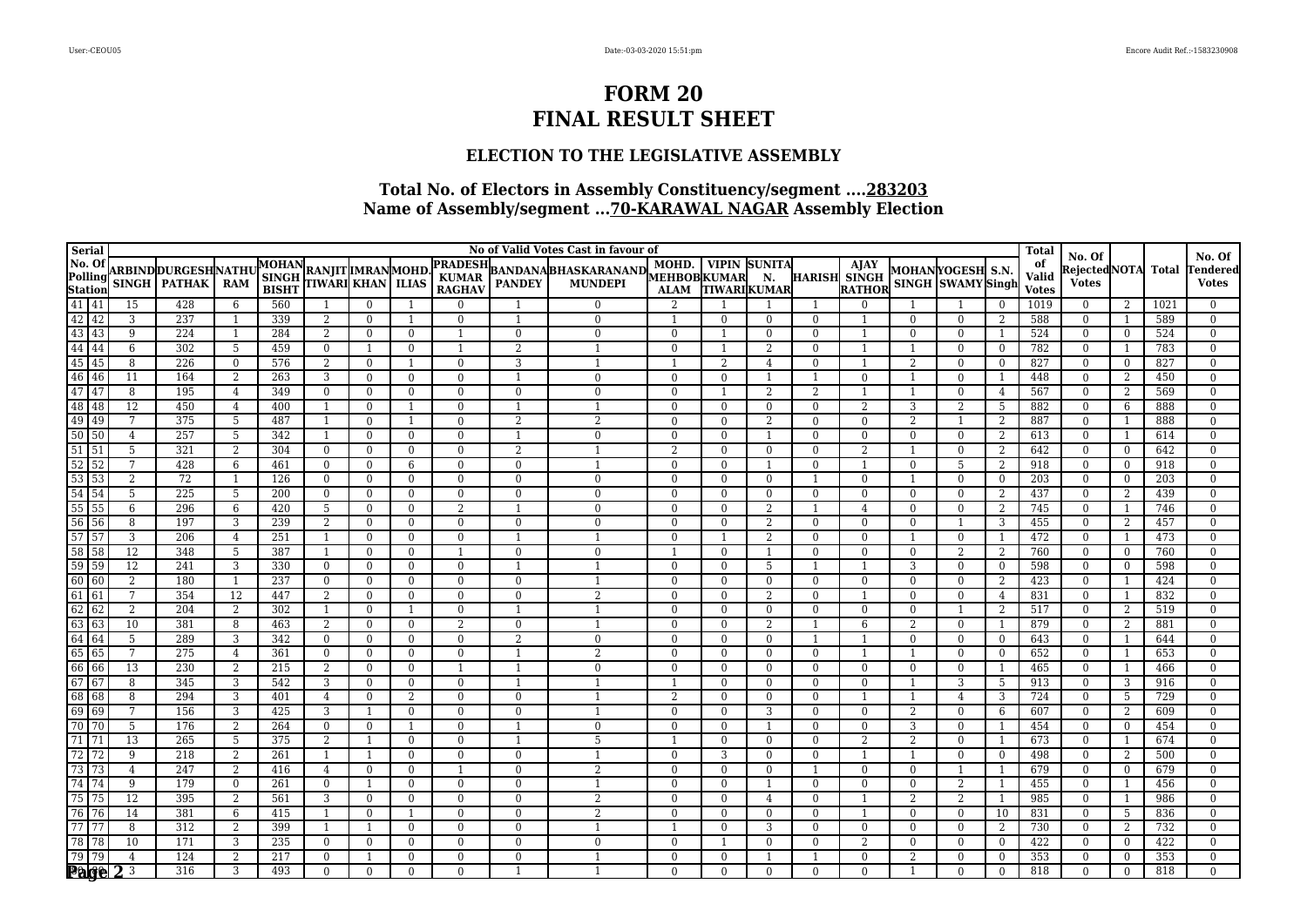### **ELECTION TO THE LEGISLATIVE ASSEMBLY**

| <b>Serial</b>                                                                                                                                                                                               |                 |                           |                         |                  |                         |                      |                   |                |                | No of Valid Votes Cast in favour of |                      |                            |                     |                      |                                    |                |                                       |                      | <b>Total</b> |                                |                      |            |                                    |
|-------------------------------------------------------------------------------------------------------------------------------------------------------------------------------------------------------------|-----------------|---------------------------|-------------------------|------------------|-------------------------|----------------------|-------------------|----------------|----------------|-------------------------------------|----------------------|----------------------------|---------------------|----------------------|------------------------------------|----------------|---------------------------------------|----------------------|--------------|--------------------------------|----------------------|------------|------------------------------------|
| No. Of<br>Polling<br>Station<br>81 81                                                                                                                                                                       |                 | <b>ARBINDDURGESHNATHU</b> |                         | <b>MOHAN</b>     | <b>RANJIT IMRANMOHD</b> |                      |                   | <b>PRADESH</b> |                |                                     | MOHD.                |                            | <b>VIPIN SUNITA</b> |                      | <b>A</b><br>HARISH SINGH<br>RATHOR |                |                                       |                      | of           | No. Of<br>Rejected NOTA  Total |                      |            | No. Of<br>Tendered                 |
|                                                                                                                                                                                                             |                 | SINGH   PATHAK            | <b>RAM</b>              | $\mathbf{SINGH}$ | TIWARI KHAN             |                      | <b>ILIAS</b>      | <b>KUMAR</b>   |                | BANDANA BHASKARANAND MUHD. VIPIN    |                      |                            | N.                  |                      |                                    |                | MOHANYOGESH S.N.<br>SINGH SWAMY Singh |                      | Valid        | <b>Votes</b>                   |                      |            | <b>Votes</b>                       |
|                                                                                                                                                                                                             |                 |                           |                         | <b>BISHT</b>     |                         |                      |                   | <b>RAGHAV</b>  |                |                                     | <b>ALAM</b>          |                            | <b>TIWARIKUMAR</b>  |                      |                                    |                |                                       |                      | <b>Votes</b> |                                |                      |            |                                    |
| 82 82                                                                                                                                                                                                       | 3<br>5          | 389<br>175                | 3<br>3                  | 462<br>387       | -1<br>2                 | -1<br>$\overline{1}$ | $\mathbf{1}$      | $\Omega$       | $\mathbf{1}$   | $\Omega$<br>$\Omega$                | $\theta$<br>$\Omega$ | $\Omega$                   | 0<br>$\mathbf{0}$   | $\Omega$<br>$\Omega$ | $\mathbf{1}$                       | $\Omega$       | $\Omega$                              | -5<br>$\overline{0}$ | 870<br>578   | $\mathbf{0}$<br>$\overline{0}$ | $\bf{0}$<br>$\Omega$ | 870<br>578 | $\mathbf{0}$<br>$\overline{0}$     |
| 83 83                                                                                                                                                                                                       | 5               | 402                       | 2                       | 517              | 5                       | $\mathbf{0}$         | $\mathbf{1}$      | $\Omega$       | $\theta$       | $\overline{2}$                      | $\Omega$             | $\Omega$                   | 5                   | $\Omega$             | $\overline{1}$                     | $\Omega$       | $\mathbf{0}$                          | 2                    | 942          | $\Omega$                       | 2                    | 944        | $\overline{0}$                     |
| 84 84                                                                                                                                                                                                       | 3               | 393                       | 10                      | 408              | 2                       | $\overline{1}$       | $\mathbf{0}$      | $\mathbf{0}$   | 3              |                                     | $\Omega$             | $\Omega$                   | $\overline{4}$      | $\overline{0}$       | $\theta$                           | $\Omega$       | $\overline{2}$                        | 2                    | 829          | $\overline{0}$                 | 2                    | 831        | $\overline{0}$                     |
| 85 85                                                                                                                                                                                                       | 7               | 319                       | 12                      | 675              | 3                       | $\overline{0}$       | $\mathbf{0}$      | $\Omega$       | $\overline{1}$ | $\overline{1}$                      | $\Omega$             | $\Omega$                   | 2                   |                      | $\Omega$                           | $\mathfrak{D}$ | $\overline{0}$                        | $\overline{0}$       | 1023         | $\overline{0}$                 | $\overline{4}$       | 1027       | $\overline{0}$                     |
| 86 86                                                                                                                                                                                                       | 5               | 314                       | 3                       | 471              | 9                       | $\overline{0}$       |                   | $\mathbf{0}$   | 3              | $\Omega$                            |                      |                            |                     | $\overline{2}$       | 3                                  | 2              |                                       | - 1                  | 818          | $\overline{0}$                 |                      | 819        | $\boldsymbol{0}$                   |
| 87 87                                                                                                                                                                                                       | 12              | 279                       | $\overline{1}$          | 412              | $\overline{0}$          | $\overline{0}$       | $\overline{0}$    | $\mathbf{0}$   | $\overline{0}$ |                                     | $\overline{0}$       |                            | $\mathbf{0}$        | $\overline{0}$       | $\overline{1}$                     | $\Omega$       | $\overline{0}$                        | 2                    | 710          | $\overline{0}$                 | $\bf{0}$             | 710        | $\overline{0}$                     |
| 88 88                                                                                                                                                                                                       | $\mathbf{0}$    | 185                       | $\mathbf{0}$            | 293              | $\mathbf{0}$            | $\overline{0}$       | $\mathbf{0}$      | $\mathbf{0}$   | $\overline{0}$ | $\mathbf{0}$                        | $\overline{0}$       | $\overline{0}$             | $\overline{1}$      | $\overline{1}$       | $\overline{1}$                     |                | $\mathbf{0}$                          | $\overline{0}$       | 482          | $\overline{0}$                 | $\overline{0}$       | 482        | $\overline{0}$                     |
|                                                                                                                                                                                                             | 3               | 153                       | $\mathbf{0}$            | 170              | 3                       | $\mathbf{0}$         | $\overline{0}$    | $\mathbf{0}$   |                | $\Omega$                            |                      | $\Omega$                   |                     | $\overline{0}$       | $\Omega$                           |                |                                       | $\overline{4}$       | 337          | $\Omega$                       |                      | 338        | $\theta$                           |
|                                                                                                                                                                                                             | $\, 8$          | 158                       | 5                       | 324              | $\bf{0}$                | $\overline{0}$       | $\overline{0}$    | $\mathbf{0}$   | $\overline{2}$ |                                     | $\overline{0}$       |                            | 3                   |                      | 3                                  |                | $\overline{0}$                        | $\overline{0}$       | 507          | $\bf{0}$                       | $\overline{0}$       | 507        | $\overline{0}$                     |
| $\begin{array}{r}\n 09090 \\  \hline\n 9090 \\  \hline\n 9191 \\  \hline\n 9292 \\  \hline\n 9393 \\  \hline\n 9494 \\  \hline\n 9595 \\  \hline\n 9696 \\  \hline\n 9797 \\  \hline\n 99899\n \end{array}$ | 7               | 186                       | $\overline{4}$          | 363              | -1                      | $\Omega$             |                   | $\theta$       | $\theta$       | 5                                   | $\Omega$             | $\Omega$                   | $\overline{1}$      | $\Omega$             | $\overline{1}$                     | $\Omega$       | $\mathbf{0}$                          | $\Omega$             | 569          | $\Omega$                       | -2                   | 571        | $\overline{0}$                     |
|                                                                                                                                                                                                             | 3               | 350                       | 6                       | 337              | $\overline{2}$          | $\mathbf{0}$         | $\mathbf{0}$      | $\mathbf{0}$   | $\mathbf{0}$   | $\Omega$                            | $\Omega$             | $\Omega$                   | 3                   | $\mathbf{0}$         | $\Omega$                           | $\Omega$       | $\Omega$                              | $\mathbf{0}$         | 701          | $\Omega$                       | -1                   | 702        | $\theta$                           |
|                                                                                                                                                                                                             | 10              | 222                       | 5                       | 592              | $\mathbf{0}$            | $\mathbf{1}$         | $\overline{0}$    | $\mathbf{0}$   | 2              | $\Omega$                            | $\overline{0}$       | $\overline{0}$             | 2                   | $\mathbf{0}$         | $\overline{0}$                     | $\overline{2}$ | $\overline{0}$                        | -1                   | 837          | $\overline{0}$                 | 3                    | 840        | $\overline{0}$                     |
|                                                                                                                                                                                                             | 3               | 285                       | $\overline{4}$          | 422              | $\Omega$                | $\Omega$             | 1                 | $\theta$       | $\overline{1}$ | $\overline{\mathbf{1}}$             | $\theta$             | 2                          | $\overline{1}$      | $\overline{1}$       | -1                                 | $\Omega$       | $\overline{2}$                        | 4                    | 728          | $\Omega$                       | 2                    | 730        | $\overline{0}$                     |
|                                                                                                                                                                                                             | 9               | 256                       | $\overline{1}$          | 500              | $\mathbf{0}$            | $\overline{0}$       | $\mathbf{0}$      | $\bf{0}$       | $\overline{0}$ | $\Omega$                            | $\theta$             |                            |                     | $\overline{0}$       | $\mathbf{0}$                       | $\overline{4}$ |                                       | - 1                  | 774          | $\overline{0}$                 | 2                    | 776        | $\boldsymbol{0}$                   |
|                                                                                                                                                                                                             | 8               | 271                       | 5                       | 518              | 4                       | 1                    | $\overline{0}$    | 1              | $\mathbf{0}$   | $\overline{1}$                      |                      | $\overline{0}$             | $\overline{0}$      | $\mathbf{0}$         | $\overline{1}$                     | 2              | $\overline{0}$                        | -1                   | 814          | $\bf{0}$                       | -1                   | 815        |                                    |
|                                                                                                                                                                                                             | $\overline{16}$ | 294                       | $\mathbf{0}$            | 542              | $\overline{2}$          | $\overline{1}$       | $\mathbf{0}$      | $\overline{0}$ | 2              | $\Omega$                            | $\overline{0}$       |                            | 3                   | $\Omega$             | $\theta$                           | 3              |                                       | -1                   | 866          | $\overline{0}$                 | 3                    | 869        | $\overline{0}$                     |
| $\frac{98}{99}$ $\frac{98}{99}$                                                                                                                                                                             | 14              | 274                       | $\mathbf{0}$            | 325              | 2                       | $\overline{0}$       | $\mathbf{0}$      | $\overline{0}$ | $\overline{0}$ |                                     | $\Omega$             |                            | $\mathbf{0}$        | $\overline{0}$       | $\Omega$                           | $\Omega$       | $\mathbf{0}$                          | 2                    | 619          | $\mathbf{0}$                   | 2                    | 621        | $\theta$                           |
| $\frac{100}{100}$                                                                                                                                                                                           | 11              | 175                       | 2                       | 364              | $\mathbf{0}$            | $\mathbf{0}$         | $\overline{0}$    | $\mathbf{0}$   | $\mathbf{0}$   |                                     | $\overline{0}$       | $\mathbf{0}$               | 2                   |                      | $\mathbf{0}$                       |                | $\overline{0}$                        | $\overline{0}$       | 558          | $\overline{0}$                 | 3                    | 561        | $\overline{0}$                     |
| 101 10                                                                                                                                                                                                      | 6               | 250<br>354                | 3                       | 562<br>426       | -1                      | 2                    | $\mathbf{1}$      | $\mathbf{1}$   | $\Omega$       | $\Omega$<br>$\Omega$                | $\Omega$             | $\Omega$                   | 3                   | $\Omega$             | $\Omega$                           | $\mathfrak{D}$ | $\Omega$                              | -1                   | 832          | $\Omega$                       | $\Omega$             | 832        | $\overline{0}$                     |
|                                                                                                                                                                                                             | 5<br>6          | 277                       | $\mathbf{0}$<br>3       | 628              | $\overline{0}$<br>3     | $\overline{1}$<br>1  | $\mathbf{1}$<br>3 | 1<br>1         | $\overline{0}$ | $\overline{4}$                      | $\Omega$             | $\Omega$<br>$\overline{2}$ | $\mathbf{0}$<br>6   |                      | 2                                  | $\overline{4}$ | 2<br>$\overline{2}$                   | $\overline{4}$<br>2  | 800<br>944   | $\Omega$<br>$\overline{0}$     | -7<br>-5             | 807<br>949 | $\overline{0}$<br>$\boldsymbol{0}$ |
| 102 102<br>103 103                                                                                                                                                                                          | 10              | 310                       | 3                       | 465              | 2                       | $\theta$             | $\mathbf{0}$      | $\mathbf{0}$   | 2              |                                     |                      | $\Omega$                   |                     | $\overline{0}$       | 2                                  |                | $\Omega$                              | - 1                  | 799          | $\Omega$                       | 2                    | 801        | $\Omega$                           |
| 104 104                                                                                                                                                                                                     | 2               | 68                        | $\overline{1}$          | 176              | $\mathbf{0}$            | $\mathbf{0}$         | $\overline{0}$    | $\mathbf{0}$   |                | $\Omega$                            | $\theta$             | $\Omega$                   | $\Omega$            | $\overline{0}$       | $\Omega$                           | $\Omega$       | $\mathbf{0}$                          | $\mathbf{0}$         | 248          | $\overline{0}$                 | -1                   | 249        | $\overline{0}$                     |
| 105 105                                                                                                                                                                                                     | 4               | 245                       | -1                      | 394              | $\mathbf{0}$            | $\mathbf{0}$         | $\bf{0}$          | $\mathbf{0}$   | $\mathbf{0}$   | $\overline{0}$                      |                      | -1                         | $\mathbf{0}$        | $\mathbf{0}$         | $\mathbf{0}$                       | $\Omega$       | $\mathbf{0}$                          | $\bf{0}$             | 646          | $\mathbf{0}$                   | 1                    | 647        | $\Omega$                           |
| 106 106                                                                                                                                                                                                     | $\overline{5}$  | 323                       | 6                       | 545              | 2                       | $\theta$             | $\mathbf{0}$      | $\mathbf{0}$   |                | $\Omega$                            | $\overline{0}$       | $\Omega$                   | 3                   |                      | $\Omega$                           |                | $\mathbf{0}$                          | -1                   | 888          | $\overline{0}$                 | 5                    | 893        | $\mathbf{0}$                       |
| 107 10                                                                                                                                                                                                      | 6               | 242                       | 2                       | 475              | -1                      | $\mathbf{0}$         | $\overline{0}$    | $\mathbf{0}$   | $\overline{0}$ | $\Omega$                            | $\theta$             | $\Omega$                   | $\overline{2}$      |                      | 2                                  | 2              | $\overline{0}$                        | - 1                  | 734          | $\overline{0}$                 | $\Omega$             | 734        | $\overline{0}$                     |
| 108 108                                                                                                                                                                                                     | $\overline{5}$  | $\overline{213}$          | 2                       | 514              | $\mathbf{0}$            | $\overline{0}$       |                   | $\mathbf{0}$   |                | $\Omega$                            | $\Omega$             | $\Omega$                   | $\theta$            | $\overline{0}$       | -1                                 | 3              |                                       | $\overline{0}$       | 741          | $\Omega$                       | -1                   | 742        | $\theta$                           |
| 109 109                                                                                                                                                                                                     | 5               | 204                       | 2                       | 497              | $\overline{1}$          | $\theta$             | $\mathbf{0}$      | $\Omega$       | $\Omega$       |                                     | $\Omega$             | $\Omega$                   | $\overline{0}$      | $\mathbf{0}$         | $\overline{1}$                     |                | $\Omega$                              | $\mathbf{0}$         | 711          | $\Omega$                       | 2                    | 713        | $\Omega$                           |
| $\frac{110}{110}$ $\frac{110}{111}$                                                                                                                                                                         | 5               | 136                       | $\overline{1}$          | 455              | $\mathbf{0}$            | $\mathbf{1}$         | $\overline{0}$    | $\Omega$       | $\theta$       | $\Omega$                            | $\theta$             | $\Omega$                   |                     | $\Omega$             | $\theta$                           | $\Omega$       | $\overline{0}$                        | $\Omega$             | 599          | $\overline{0}$                 | $\Omega$             | 599        | $\overline{0}$                     |
|                                                                                                                                                                                                             | 2               | 140                       | $\mathbf{0}$            | 345              | $\mathbf{0}$            | $\overline{0}$       | $\mathbf{0}$      | $\mathbf{0}$   | $\Omega$       | $\Omega$                            | $\theta$             |                            |                     | $\overline{0}$       | $\Omega$                           | $\Omega$       | $\mathbf{0}$                          | $\overline{0}$       | 489          | $\overline{0}$                 | -1                   | 490        | $\overline{0}$                     |
| 112<br>113<br>113                                                                                                                                                                                           | 2               | 198                       | 2                       | 322              | -1                      | $\overline{0}$       | $\mathbf{0}$      | $\mathbf{0}$   | $\overline{0}$ | $\theta$                            |                      | $\mathbf{0}$               | $\mathbf{0}$        | $\mathbf{0}$         | $\overline{0}$                     | $\Omega$       | $\mathbf{0}$                          | 5                    | 531          | $\mathbf{0}$                   | -1                   | 532        | $\overline{0}$                     |
|                                                                                                                                                                                                             | 6               | 249                       | $\bf{0}$                | 410              | 4                       | $\mathbf{0}$         | $\bf{0}$          |                |                |                                     | $\theta$             |                            | 3                   | $\mathbf{0}$         | $\overline{1}$                     | $\overline{4}$ | 2                                     | 5                    | 688          | $\mathbf{0}$                   | 3                    | 691        | $\overline{0}$                     |
| 114 114                                                                                                                                                                                                     | 2               | 197                       | $\overline{\mathbf{1}}$ | 475              | 3                       | $\overline{0}$       | $\mathbf{0}$      | $\mathbf{0}$   | $\Omega$       | $\Omega$                            | $\theta$             | $\Omega$                   | $\Omega$            |                      | $\Omega$                           | $\Omega$       |                                       | $\overline{0}$       | 680          | $\Omega$                       | 3                    | 683        | $\overline{0}$                     |
| 115 115                                                                                                                                                                                                     | 8               | 285                       | 5                       | 513              | 2                       | $\overline{0}$       | $\overline{0}$    | $\mathbf{0}$   | $\overline{0}$ | $\Omega$                            | $\Omega$             | $\Omega$                   | 8                   | $\overline{0}$       | $\Omega$                           | $\Omega$       |                                       | -1                   | 823          | $\overline{0}$                 | 2                    | 825        | $\overline{0}$                     |
| 116 116                                                                                                                                                                                                     | $\overline{3}$  | 223                       | 6                       | 378              | -1                      | $\overline{0}$       | $\mathbf{0}$      | $\overline{0}$ | $\overline{1}$ | $\Omega$                            | $\overline{0}$       | $\Omega$                   | $\Omega$            | $\mathbf{0}$         | 2                                  | $\Omega$       | $\mathbf{0}$                          | $\overline{0}$       | 614          | $\overline{0}$                 | 3                    | 617        | $\overline{0}$                     |
| 117                                                                                                                                                                                                         | 7               | 251                       | $\Omega$                | 370              | $\overline{1}$          | $\theta$             | $\mathbf{0}$      | $\mathbf{1}$   | $\Omega$       | $\Omega$                            | $\Omega$             | $\Omega$                   | 2                   |                      | $\Omega$                           |                | $\Omega$                              | 2                    | 636          | $\Omega$                       | $\overline{0}$       | 636        | $\theta$                           |
| 118 118                                                                                                                                                                                                     | $\overline{4}$  | 126                       | $\mathbf{0}$            | 212              | $\overline{0}$          | $\theta$             | $\overline{0}$    | $\Omega$       | $\mathfrak{D}$ | $\Omega$                            |                      | $\Omega$                   |                     | $\Omega$             | $\Omega$                           | $\Omega$       | $\overline{0}$                        | 3                    | 349          | $\Omega$                       | $\overline{0}$       | 349        | $\overline{0}$                     |
| 119119                                                                                                                                                                                                      | 4               | 270                       | 4                       | 538              | $\mathbf{0}$            | $\mathbf{0}$         | $\mathbf{0}$      | $\mathbf{0}$   | $\mathbf{0}$   | $\overline{0}$                      | $\overline{0}$       |                            | 2                   | $\mathbf{0}$         | $\mathbf{0}$                       |                | $\mathbf{0}$                          | 2                    | 822          | $\mathbf{0}$                   | $\overline{0}$       | 822        | $\overline{0}$                     |
|                                                                                                                                                                                                             | <b>Page 3 5</b> | 220                       | 3                       | 386              |                         | $\Omega$             | $\overline{0}$    |                | $\Omega$       | $\Omega$                            | $\Omega$             |                            | $\Omega$            |                      | $\Omega$                           |                | $\Omega$                              | $\overline{0}$       | 619          | $\Omega$                       |                      | 620        | $\Omega$                           |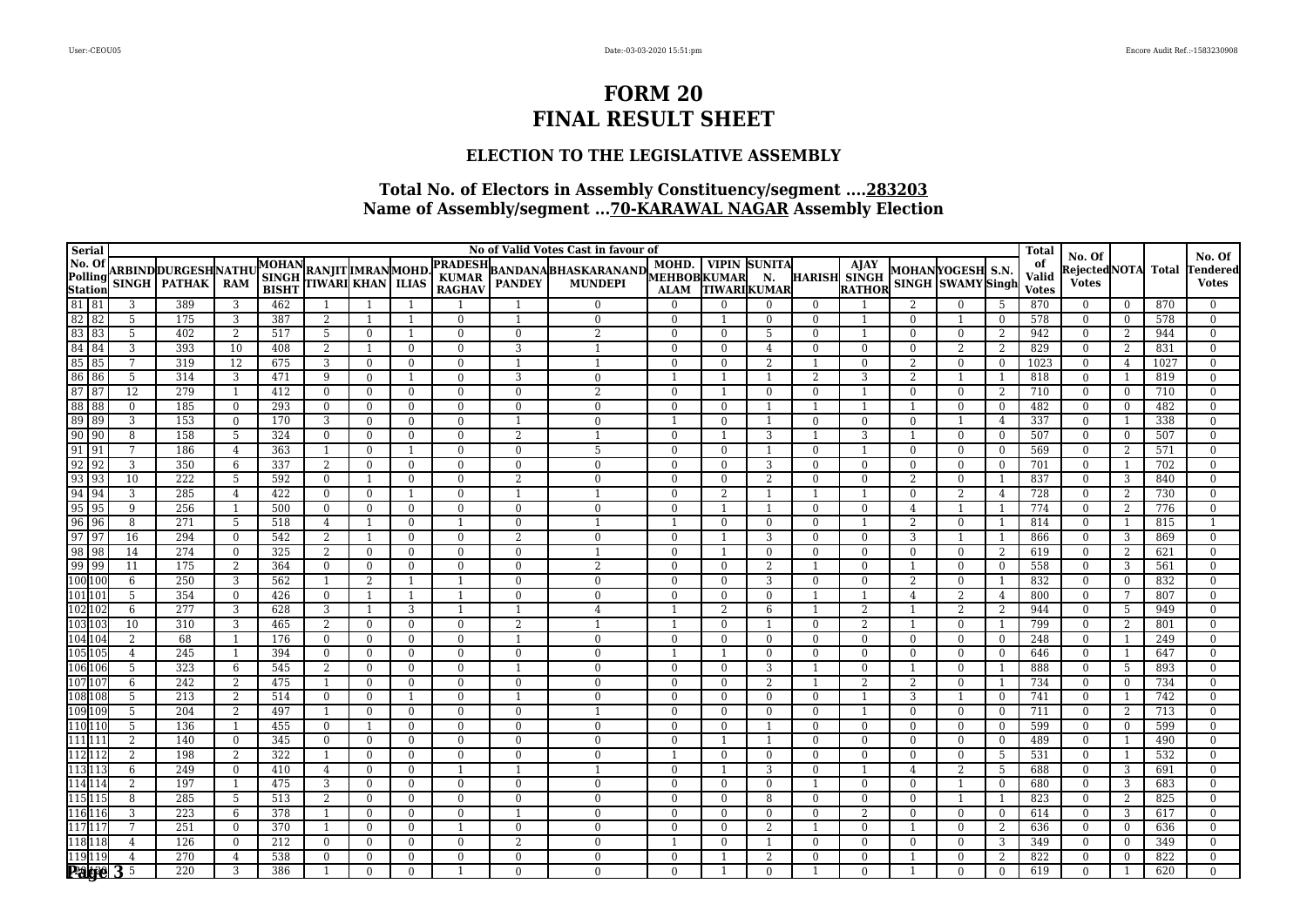### **ELECTION TO THE LEGISLATIVE ASSEMBLY**

| <b>Serial</b>                                      |                        |                           |                   |              |                                            |                      |                                  |                          |                                  | No of Valid Votes Cast in favour of                 |                          |                      |                     |                            |                      |                |                                  |                     | <b>Total</b> |                              |                          |            |                                  |
|----------------------------------------------------|------------------------|---------------------------|-------------------|--------------|--------------------------------------------|----------------------|----------------------------------|--------------------------|----------------------------------|-----------------------------------------------------|--------------------------|----------------------|---------------------|----------------------------|----------------------|----------------|----------------------------------|---------------------|--------------|------------------------------|--------------------------|------------|----------------------------------|
| No. Of<br>Polling<br>Station<br>121 121<br>122 122 |                        | <b>ARBINDDURGESHNATHU</b> |                   | <b>MOHAN</b> |                                            |                      |                                  | <b>PRADESH</b>           |                                  |                                                     | MOHD.                    |                      | <b>VIPIN SUNITA</b> |                            | AJAY                 |                | MOHANYOGESH S.N.                 |                     | of           | No. Of<br>RejectedNOTA Total |                          |            | No. Of<br><b>Tendered</b>        |
|                                                    |                        | SINGH   PATHAK            | <b>RAM</b>        | <b>SINGH</b> | RANJIT  MRANMOHD.<br> TIWARI  KHAN   ILIAS |                      |                                  | <b>KUMAR</b>             | <b>PANDEY</b>                    | BANDANA BHASKARANAND MEHBOB KUMAR<br><b>MUNDEPI</b> |                          |                      | N.                  | <b>HARISH SINGH</b>        |                      |                | SINGH SWAMY Singh                |                     | Valid        | <b>Votes</b>                 |                          |            | <b>Votes</b>                     |
|                                                    |                        |                           |                   | <b>BISHT</b> |                                            |                      |                                  | <b>RAGHAV</b>            |                                  |                                                     | <b>ALAM</b>              | <b>TIWARIKUMAR</b>   |                     |                            | <b>RATHOR</b>        |                |                                  |                     | <b>Votes</b> |                              |                          |            |                                  |
|                                                    | 6                      | 153                       | $\overline{4}$    | 370          | $\overline{0}$                             | $\Omega$             | $\Omega$                         |                          | $\Omega$                         | $\Omega$                                            | $\theta$                 |                      |                     | $\theta$                   |                      | $\Omega$       | $\Omega$                         |                     | 537          | $\mathbf{0}$                 | - 1                      | 538        | $^{0}$                           |
|                                                    | 3                      | 142                       | 5                 | 325          | 2                                          | $\overline{0}$       | $\overline{0}$                   | $\Omega$                 | $\mathbf{1}$                     | $\Omega$                                            | $\mathbf{0}$             | $\Omega$             | $\Omega$            | $\theta$                   | -1                   | $\Omega$       |                                  | -1                  | 481          | $\mathbf{0}$                 | $\overline{1}$           | 482        | $\overline{0}$                   |
| 123 123                                            | 6<br>7                 | 259                       | $\overline{1}$    | 631<br>447   | 6                                          | $\theta$             | $\overline{0}$                   | $\mathbf{0}$             | $\overline{1}$                   | $\Omega$<br>$\Omega$                                | $\Omega$                 | $\Omega$             |                     | $\theta$                   | $\Omega$             |                |                                  | $\overline{4}$      | 911          | $\mathbf{0}$                 | 2                        | 913        | $\Omega$                         |
| 124<br>125<br>125                                  | 3                      | 193<br>207                | $\mathbf{0}$<br>2 | 383          | 2<br>2                                     | $\theta$<br>$\Omega$ | $\overline{0}$                   | $\mathbf{0}$<br>$\Omega$ | $\overline{0}$<br>$\overline{1}$ |                                                     | $\mathbf{0}$<br>$\Omega$ | $\Omega$<br>$\Omega$ | $\mathbf{0}$<br>5   | $\overline{0}$<br>$\Omega$ | $\Omega$<br>$\Omega$ | $\overline{0}$ | $\overline{1}$<br>$\overline{0}$ | $\overline{0}$<br>2 | 650<br>607   | $\mathbf{0}$                 | -1                       | 651<br>608 | $\overline{0}$                   |
| 126 126                                            | 5                      | 290                       | 5                 | 495          | $\overline{0}$                             | $\overline{1}$       | $\overline{0}$<br>$\overline{0}$ | $\overline{0}$           | $\Omega$                         | $\Omega$                                            | $\overline{0}$           | $\Omega$             | $\theta$            | $\overline{0}$             | $\Omega$             |                | $\overline{2}$                   | $\overline{0}$      | 799          | $\mathbf{0}$<br>$\mathbf{0}$ | -1<br>$\overline{0}$     | 799        | $\overline{0}$<br>$\overline{0}$ |
| 127 127                                            | 8                      | 326                       | 3                 | 511          | 3                                          | $\overline{1}$       | $\overline{0}$                   | $\overline{0}$           | $\overline{0}$                   | $\Omega$                                            | $\overline{0}$           | 2                    | 2                   | $\overline{0}$             | 2                    |                | $\overline{0}$                   | -1                  | 860          | $\bf{0}$                     | -1                       | 861        | $\overline{0}$                   |
| 128 128                                            | 11                     | 280                       | 6                 | 367          | -1                                         | $\mathbf{0}$         | $\mathbf{0}$                     | $\mathbf{1}$             | $\overline{1}$                   | 4                                                   | $\mathbf{0}$             |                      | 2                   | 3                          | 2                    | $\Omega$       | $\mathbf{0}$                     | $\overline{0}$      | 679          | $\mathbf{0}$                 | -1                       | 680        | $\overline{0}$                   |
| 129 129                                            | 10                     | 199                       | 3                 | 489          | $\mathbf{0}$                               | $\overline{0}$       | $\overline{0}$                   | $\mathbf{1}$             | $\Omega$                         |                                                     | $\Omega$                 | $\Omega$             | $\theta$            | $\Omega$                   | $\Omega$             | $\Omega$       | $\overline{0}$                   | - 1                 | 704          | $\mathbf{0}$                 | -1                       | 705        | $\overline{0}$                   |
| 130 130                                            | 5                      | 158                       | $\overline{1}$    | 324          | $\overline{1}$                             | $\overline{0}$       | $\overline{0}$                   | $\mathbf{0}$             | $\overline{0}$                   | $\Omega$                                            |                          | $\mathbf{0}$         | $\mathbf{0}$        | $\overline{0}$             | $\Omega$             |                | $\overline{0}$                   | 3                   | 494          | $\overline{0}$               | -1                       | 495        | $\overline{0}$                   |
| 131 131                                            | 10                     | 208                       | 3                 | 272          | -1                                         | $\theta$             | $\overline{1}$                   | $\mathbf{1}$             | $\overline{1}$                   | $\Omega$                                            | $\Omega$                 |                      | $\Omega$            | $\overline{0}$             | $\overline{1}$       | $\Omega$       |                                  | $\overline{1}$      | 501          | $\mathbf{0}$                 | -1                       | 502        | $\overline{0}$                   |
| 132 132                                            | 3                      | 260                       | $\overline{4}$    | 313          | 2                                          | $\overline{1}$       | $\mathbf{0}$                     |                          | $\Omega$                         | $\Omega$                                            | $\Omega$                 | $\overline{2}$       | $\Omega$            | $\Omega$                   | $\Omega$             | $\Omega$       | $\Omega$                         | $\overline{0}$      | 586          | $\theta$                     | 3                        | 589        | $\Omega$                         |
|                                                    | 8                      | 264                       | 2                 | 645          | $\overline{1}$                             | $\overline{0}$       | $\overline{1}$                   | $\mathbf{0}$             | $\mathbf{1}$                     | $\overline{2}$                                      |                          | 2                    | $\overline{0}$      | $\overline{0}$             | $\Omega$             | $\mathbf{0}$   | 3                                | $\overline{0}$      | 930          | $\overline{0}$               | 2                        | 932        | $\overline{0}$                   |
| 133<br>133<br>134<br>134                           | $\mathbf{1}$           | 162                       | 5                 | 315          | -1                                         | $\theta$             | $\Omega$                         | $\Omega$                 | 2                                | $\overline{2}$                                      |                          | $\Omega$             | 2                   | $\Omega$                   | $\Omega$             |                | $\Omega$                         | - 1                 | 493          | $\Omega$                     | 2                        | 495        | $\Omega$                         |
| 135 135                                            | $\overline{2}$         | 142                       | 2                 | 413          | $\mathbf{0}$                               | $\mathbf{0}$         | $\overline{0}$                   | $\bf{0}$                 | $\overline{0}$                   | $\Omega$                                            | $\bf{0}$                 | $\Omega$             | $\overline{2}$      | $\Omega$                   |                      |                | $\overline{0}$                   |                     | 564          | $\mathbf{0}$                 | $\overline{1}$           | 565        | $\Omega$                         |
|                                                    | 14                     | 239                       | $\overline{4}$    | 635          | $\mathbf{0}$                               | 1                    | $\overline{1}$                   | $\bf{0}$                 | $\overline{0}$                   |                                                     | $\mathbf{0}$             | $\overline{0}$       | $\mathbf{1}$        | $\overline{0}$             | $\overline{0}$       | 2              | $\overline{0}$                   | - 1                 | 899          | $\overline{0}$               | -1                       | 900        | $\overline{0}$                   |
| 136 136<br>137 137                                 | $\overline{7}$         | 133                       | $\overline{4}$    | 428          | $\mathbf{0}$                               | $\theta$             | $\overline{0}$                   | $\overline{0}$           | $\Omega$                         | $\Omega$                                            | $\Omega$                 | $\Omega$             |                     | $\overline{0}$             | $\Omega$             | $\overline{1}$ | $\overline{0}$                   | $\overline{0}$      | 574          | $\overline{0}$               | -1                       | 575        | $\overline{0}$                   |
| 138 138                                            | 4                      | 169                       | 4                 | 383          | $\overline{0}$                             | $\overline{0}$       | $\overline{0}$                   | $\overline{0}$           | $\overline{0}$                   | $\Omega$                                            | $\overline{0}$           |                      | $\Omega$            | $\overline{0}$             | $\Omega$             | $\mathbf{0}$   | -1                               | 2                   | 564          | $\mathbf{0}$                 | $\overline{0}$           | 564        | $\overline{0}$                   |
| 139 139<br>140 140                                 | $\overline{12}$        | 231                       | 4                 | 699          | $\mathbf{0}$                               | $\mathbf{0}$         | $\overline{0}$                   | $\mathbf{0}$             | $\mathbf{0}$                     | $\theta$                                            | $\mathbf{0}$             | $\overline{0}$       | 14                  |                            | $\Omega$             | $\mathbf{0}$   | $\overline{0}$                   | -1                  | 962          | $\overline{0}$               | $\overline{0}$           | 962        | $\overline{0}$                   |
|                                                    | 2                      | 198                       | $\overline{1}$    | 567          | 2                                          | $\theta$             | $\overline{0}$                   | $\Omega$                 | $\Omega$                         | $\Omega$                                            | $\mathbf{0}$             | $\Omega$             | $\Omega$            | $\Omega$                   | $\Omega$             |                | $\overline{0}$                   | $\theta$            | 771          | $\mathbf{0}$                 | $\Omega$                 | 771        | $\Omega$                         |
| 141 141                                            | 13                     | 321                       | 2                 | 531          | 3                                          | $\theta$             | $\overline{0}$                   | $\overline{0}$           | 2                                | $\Omega$                                            | $\overline{0}$           |                      |                     |                            | $\mathfrak{D}$       |                | $\Omega$                         | - 1                 | 879          | $\mathbf{0}$                 | $\overline{1}$           | 880        | $\Omega$                         |
| 142 142                                            | 5                      | 237                       | 6                 | 498          | -1                                         | $\overline{0}$       | $\mathbf{0}$                     | $\mathbf{1}$             | $\overline{0}$                   | $\overline{2}$                                      | $\overline{0}$           |                      |                     | $\overline{1}$             | $\mathbf{0}$         | $\mathbf{0}$   | $\mathbf{0}$                     | -3                  | 756          | $\mathbf{0}$                 | 2                        | 758        | $\overline{0}$                   |
| 143 143                                            | 9                      | 292                       | 8                 | 694          | -1                                         | $\theta$             | $\overline{0}$                   | $\mathbf{0}$             | $\Omega$                         |                                                     | $\Omega$                 | $\Omega$             | 2                   | $\overline{0}$             | -1                   | $\Omega$       | $\overline{0}$                   | 3                   | 1011         | $\bf{0}$                     | $\overline{0}$           | 1011       | $\overline{0}$                   |
| 144 144                                            | 14                     | 300                       | $\overline{4}$    | 507          | -1                                         | $\mathbf{0}$         | $\overline{0}$                   | $\overline{0}$           | $\overline{0}$                   | $\Omega$                                            |                          | $\Omega$             | 3                   |                            |                      |                | $\overline{0}$                   | 2                   | 835          | $\bf{0}$                     | 2                        | 837        | $\Omega$                         |
| 145<br>146<br>146                                  | 11                     | 338                       | -1                | 585          | 4                                          | -1                   | $\mathbf{0}$                     | $\mathbf{0}$             | $\mathbf{0}$                     | $\mathbf{0}$                                        | $\overline{0}$           |                      | -1                  | $\mathbf{0}$               | $\overline{1}$       | $\Omega$       | $\mathbf{0}$                     | -1                  | 944          | $\mathbf{0}$                 | 2                        | 946        | $\overline{0}$                   |
|                                                    | $\overline{5}$         | 258                       | 5                 | 492          | 5                                          | $\overline{1}$       | $\mathbf{0}$                     | $\mathbf{0}$             | $\Omega$                         | 2                                                   | $\Omega$                 | $\Omega$             | 3                   | $\Omega$                   | 2                    |                | $\Omega$                         | 2                   | 776          | $\mathbf{0}$                 | 2                        | 778        | $\overline{0}$                   |
| 147 147                                            | 8                      | 217                       | 3                 | 426          | $\overline{1}$                             | $\overline{1}$       | $\overline{0}$                   | $\overline{0}$           | $\Omega$                         | $\Omega$                                            |                          | 3                    | 5                   | $\overline{0}$             | $\Omega$             | $\bf{0}$       | $\mathbf{0}$                     | 2                   | 667          | $\bf{0}$                     | - 1                      | 668        | $\overline{0}$                   |
| 148 148                                            | $\overline{7}$         | 173                       | 2                 | 367          | $\overline{0}$                             | $\overline{0}$       | $\overline{0}$                   | $\Omega$                 | $\Omega$                         | $\Omega$                                            | $\Omega$                 | $\Omega$             | $\Omega$            | $\overline{0}$             | $\Omega$             | $\overline{0}$ | $\overline{0}$                   | $\overline{0}$      | 549          | $\mathbf{0}$                 | 2                        | 551        | $\Omega$                         |
| 149 149<br>150 150                                 | 6                      | 155                       | 2                 | 328          | 6                                          | $\Omega$             | $\theta$                         | $\Omega$                 | $\Omega$                         | $\Omega$                                            | $\mathbf{0}$             | $\Omega$             |                     |                            | $\Omega$             | $\overline{2}$ | $\Omega$                         | $\overline{0}$      | 501          | $\mathbf{0}$                 | 2                        | 503        | $\Omega$                         |
|                                                    | 5                      | 269                       | $\overline{1}$    | 409          | -1                                         | $\overline{1}$       | $\overline{1}$                   | $\mathbf{1}$             | $\Omega$                         | $\Omega$                                            |                          | $\Omega$             |                     | $\theta$                   | -1                   | $\Omega$       | $\mathbf{0}$                     | $\theta$            | 691          | $\mathbf{0}$                 | $\overline{0}$           | 691        | $\overline{0}$                   |
| 151 151                                            | 15                     | 255                       | 2                 | 663          | $\overline{0}$                             | 1                    | $\overline{0}$                   | 1                        |                                  | $\Omega$                                            |                          | 2                    | $\overline{0}$      | $\overline{0}$             | -1                   | $\overline{0}$ | $\overline{0}$                   | $\overline{0}$      | 942          | $\mathbf{0}$                 | 2                        | 944        | $\overline{0}$                   |
| 152 152                                            | 5                      | 189                       | -1                | 621          | 5                                          | $\overline{1}$       |                                  | $\overline{0}$           | $\overline{0}$                   | $\Omega$                                            |                          | 12                   | 2                   | $\mathbf{0}$               | $\mathbf{0}$         | $\Omega$       | $\overline{0}$                   | - 1                 | 839          | $\mathbf{0}$                 | -5                       | 844        | $\overline{0}$                   |
| 153 153                                            | 2                      | 67                        | $\overline{1}$    | 186          | $\mathbf{0}$                               | $\mathbf{0}$         | $\bf{0}$                         | $\mathbf{0}$             | $\overline{\phantom{a}}$         | $\theta$                                            | $\mathbf{0}$             |                      | $\Omega$            |                            | $\mathbf{0}$         | $\Omega$       |                                  | $\overline{0}$      | 260          | $\mathbf{0}$                 | 2                        | 262        | $\overline{0}$                   |
| 154 154                                            | 3                      | 238                       | 3                 | 504          | 3                                          | $\overline{0}$       | $\mathbf{1}$                     | $\overline{0}$           | $\Omega$                         | $\Omega$                                            | $\Omega$                 | $\Omega$             | $\Omega$            | $\overline{0}$             | 2                    | $\overline{2}$ | $\mathbf{1}$                     | 5                   | 762          | $\mathbf{0}$                 | -5                       | 767        | $\overline{0}$                   |
| 155 155                                            | 3                      | 129                       | 2                 | 431          | $\overline{1}$                             | $\overline{1}$       | $\overline{0}$                   | $\mathbf{0}$             | $\Omega$                         | $\Omega$                                            | $\mathbf{0}$             |                      | $\overline{2}$      | $\overline{0}$             | $\Omega$             | $\overline{0}$ | $\overline{0}$                   | $\overline{1}$      | 571          | $\mathbf{0}$                 | $\overline{0}$           | 571        | $\overline{0}$                   |
| 156 156                                            | $\overline{4}$         | 153                       | 2                 | 378          | 2                                          | $\mathbf{0}$         | $\overline{0}$                   | $\overline{0}$           | $\Omega$                         | $\Omega$                                            | $\overline{0}$           | $\Omega$             |                     | $\Omega$                   | $\overline{1}$       |                | $\overline{0}$                   | $\overline{0}$      | 542          | $\mathbf{0}$                 | $\overline{0}$           | 542        | $\overline{0}$                   |
| 157 157                                            | 9                      | 281                       | $\overline{1}$    | 427          | $\overline{1}$                             | $\Omega$             | $\overline{0}$                   | $\mathbf{0}$             |                                  | $\Omega$                                            | $\Omega$                 | 2                    |                     | $\Omega$                   | $\Omega$             |                | $\Omega$                         | 2                   | 726          | $\Omega$                     | $\overline{\phantom{0}}$ | 727        | $\Omega$                         |
| 158 158                                            | 11                     | 224                       | 3                 | 613          | 3                                          | $\theta$             | $\overline{0}$                   | $\Omega$                 | $\Omega$                         | $\Omega$                                            | $\overline{0}$           | $\Omega$             |                     | $\Omega$                   | 3                    | $\overline{4}$ |                                  | $\theta$            | 863          | $\mathbf{0}$                 | $\overline{1}$           | 864        | $\overline{0}$                   |
| 159 159                                            | 5                      | 198                       | 2                 | 455          | $\mathbf{0}$                               | $\mathbf{0}$         | $\mathbf{0}$                     | $\mathbf{0}$             | $\mathbf{0}$                     | $\mathbf{0}$                                        | $\overline{0}$           | $\mathbf{0}$         | $\overline{1}$      | $\overline{0}$             | $\mathbf{0}$         | -1             | $\mathbf{0}$                     | $\mathbf{0}$        | 662          | $\mathbf{0}$                 | -1                       | 663        | $\overline{0}$                   |
| <b>Palge</b>                                       | $\overline{4\sqrt{5}}$ | 153                       | $\Omega$          | 466          |                                            | $\Omega$             | $\overline{0}$                   | $\overline{0}$           | $\Omega$                         |                                                     | $\Omega$                 | $\Omega$             | 3                   | $\Omega$                   | $\Omega$             | $\theta$       |                                  | 3                   | 633          | $\theta$                     | - 1                      | 634        | $\Omega$                         |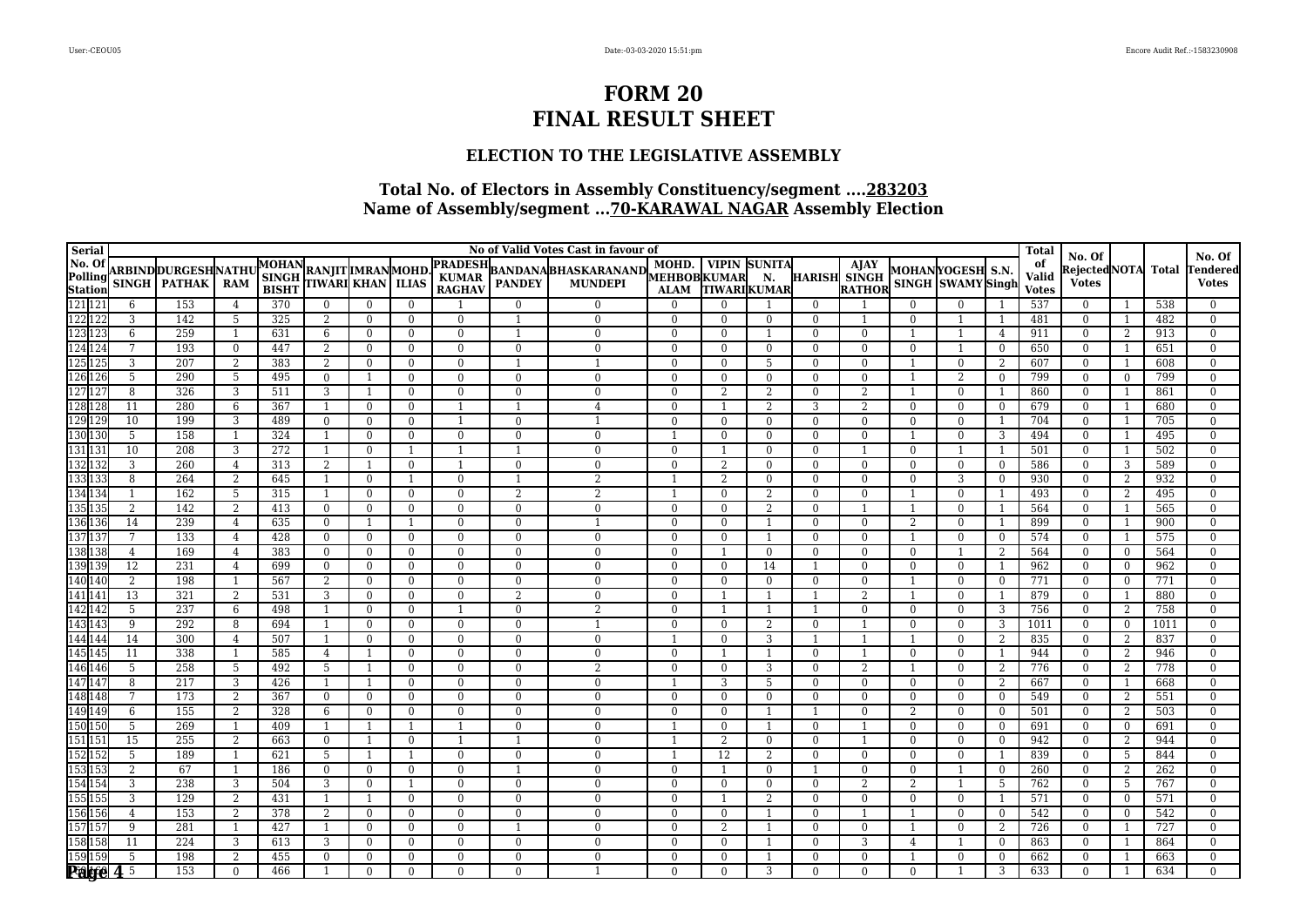### **ELECTION TO THE LEGISLATIVE ASSEMBLY**

| Serial                                  |                 |                      |                 |                                                   |                                  |                          |                            |                        |                                  | No of Valid Votes Cast in favour of |                          |                |                            |                          |                             |               |                   |                | <b>Total</b>          | No. Of                     |                |            | No. Of                           |
|-----------------------------------------|-----------------|----------------------|-----------------|---------------------------------------------------|----------------------------------|--------------------------|----------------------------|------------------------|----------------------------------|-------------------------------------|--------------------------|----------------|----------------------------|--------------------------|-----------------------------|---------------|-------------------|----------------|-----------------------|----------------------------|----------------|------------|----------------------------------|
| No. Of<br>Polling<br>Station<br>161 161 |                 | ARBIND DURGESH NATHU |                 | MOHAN RANJIT MRANMOHD.<br>SINGH RANJIT KHAN LLIAS |                                  |                          |                            | <b>PRADESH</b>         |                                  | BANDANABHASKARANAND MEHBOBKUMAR     | MOHD.                    |                | <b>VIPIN SUNITA</b>        |                          | <b>AJAY</b><br>HARISH SINGH |               | MOHANYOGESH S.N.  |                | of                    | Rejected NOTA  Total       |                |            | Tendered                         |
|                                         |                 | SINGH   PATHAK       | <b>RAM</b>      |                                                   |                                  |                          |                            | <b>KUMAR</b><br>RAGHAV | <b>PANDEY</b>                    | <b>MUNDEPI</b>                      | <b>ALAM</b>              |                | N.<br><b>TIWARIKUMAR</b>   |                          | RATHOR                      |               | SINGH SWAMY Singh |                | Valid<br><b>Votes</b> | <b>Votes</b>               |                |            | <b>Votes</b>                     |
|                                         | 6               | 233                  | 2               | 702                                               | 3                                | $\Omega$                 |                            | $\Omega$               | $\Omega$                         | $\Omega$                            |                          | $\Omega$       |                            | $\Omega$                 |                             |               | $\Omega$          | $\bf{0}$       | 950                   | $\mathbf{0}$               | 3              | 953        | $\mathbf{0}$                     |
|                                         | 7               | 197                  | $\overline{0}$  | 638                                               | $\overline{1}$                   | $\theta$                 | $\overline{0}$             | $\Omega$               | $\Omega$                         | $\Omega$                            |                          | $\Omega$       |                            | $\Omega$                 |                             | $\Omega$      | $\overline{0}$    | $\overline{0}$ | 846                   | $\overline{0}$             | $\Omega$       | 846        | $\overline{0}$                   |
| 162<br>163<br>163<br>163                | $\mathbf{0}$    | 116                  | $\overline{4}$  | 320                                               | $\mathbf{0}$                     | $\theta$                 |                            | $\Omega$               | $\Omega$                         | $\overline{\phantom{a}}$            | $\Omega$                 | $\Omega$       | $\overline{0}$             | $\Omega$                 | $\Omega$                    | $\Omega$      | $\Omega$          | -1             | 443                   | $\Omega$                   | 2              | 445        | $\overline{0}$                   |
| 164 164                                 | 2               | 209                  | $\overline{2}$  | 407                                               | $\mathbf{0}$                     | $\mathbf{0}$             | $\overline{0}$             | $\Omega$               |                                  |                                     | $\Omega$                 | $\Omega$       | 3                          | $\overline{0}$           | $\overline{2}$              | $\theta$      | $\overline{0}$    | $\overline{0}$ | 627                   | $\overline{0}$             | $\overline{0}$ | 627        | $\overline{0}$                   |
| 165 165                                 | 7               | 316                  | 6               | 527                                               | $\overline{1}$                   | $\theta$                 | $\overline{0}$             | $\Omega$               |                                  | $\Omega$                            | $\Omega$                 | $\theta$       | $\overline{0}$             |                          | 3                           | $\mathcal{L}$ | $\overline{0}$    | -1             | 865                   | $\overline{0}$             | $\overline{4}$ | 869        | $\overline{0}$                   |
| 166 166                                 | 13              | 200                  |                 | 514                                               | 2                                | $\mathbf{0}$             |                            | $\Omega$               |                                  | $\Omega$                            | $\overline{0}$           | $\overline{0}$ | $\overline{2}$             | $\overline{0}$           | $\overline{0}$              | 2             |                   | $\overline{0}$ | 737                   | $\overline{0}$             | 3              | 740        | $\Omega$                         |
| 167 167                                 | 9               | 201                  |                 | 474                                               | 2                                | $\mathbf{0}$             | $\mathbf{0}$               | $\Omega$               | $\Omega$                         |                                     | $\overline{0}$           | $\mathbf{0}$   |                            | $\overline{0}$           | $\mathbf{0}$                | $\theta$      | $\overline{0}$    | $\bf{0}$       | 689                   | $\overline{0}$             | 3              | 692        | $\overline{0}$                   |
| 168 168                                 | 9               | 177                  | 2               | 630                                               | 2                                | $\bf{0}$                 | $\mathbf{0}$               | $\mathbf{0}$           | $\overline{0}$                   | $\Omega$                            | $\mathbf{0}$             | $\mathbf{0}$   | 2                          | $\mathbf{0}$             | $\overline{1}$              |               | $\bf{0}$          | $\bf{0}$       | 824                   | $\overline{0}$             | -1             | 825        | $\overline{0}$                   |
| 169 169                                 | 13              | 218                  | $\mathbf{0}$    | 704                                               | $\overline{1}$                   | $\Omega$                 | $\Omega$                   | $\Omega$               |                                  | $\Omega$                            | $\mathbf{0}$             | 3              | $\overline{0}$             | $\mathbf{0}$             | $\mathbf{1}$                | 4             | $\Omega$          | 2              | 947                   | $\overline{0}$             | 3              | 950        | $\theta$                         |
| 170<br>171<br>171                       | 6               | 80                   | $\overline{2}$  | 423                                               | $\bf{0}$                         | $\mathbf{1}$             | $\overline{0}$             | $\Omega$               | $\mathbf{0}$                     |                                     | $\mathbf{0}$             | $\theta$       |                            | 2                        | $\mathbf{0}$                | $\mathbf{0}$  | $\overline{0}$    | $\overline{0}$ | 516                   | $\overline{0}$             | 3              | 519        | $\overline{0}$                   |
|                                         | $\overline{4}$  | $\frac{126}{ }$      | 2               | 427                                               | 1                                | $\Omega$                 | $\mathbf{0}$               | $\Omega$               | $\Omega$                         | $\Omega$                            |                          | $\theta$       | $\overline{1}$             | $\Omega$                 | $\theta$                    |               | $\overline{0}$    | $\bf{0}$       | 563                   | $\Omega$                   | -5             | 568        | $\mathbf{0}$                     |
| 1721                                    | 22              | 310                  | $\overline{4}$  | 559                                               | 3                                | $\Omega$                 |                            | $\Omega$               | $\Omega$                         |                                     | $\overline{2}$           | $\Omega$       | $\overline{2}$             | $\mathbf{0}$             | $\overline{2}$              |               | $\Omega$          | $\overline{2}$ | 909                   | $\Omega$                   | 3              | 912        | $\theta$                         |
| 173<br>174<br>174                       | 3               | 118                  | 2               | 450                                               | 2                                | $\theta$                 | $\overline{0}$             | $\Omega$               | $\Omega$                         | $\Omega$                            | $\mathbf{0}$             | $\theta$       | $\overline{1}$             | $\mathbf{0}$             | $\overline{1}$              | $\Omega$      |                   | $\overline{0}$ | 578                   | $\overline{0}$             | 3              | 581        | $\overline{0}$                   |
|                                         | $\overline{4}$  | 144                  | 2               | 320                                               | -1                               | $\theta$                 |                            | $\Omega$               |                                  | $\Omega$                            | $\Omega$                 |                | $\theta$                   | $\Omega$                 | $\theta$                    | $\Omega$      | $\Omega$          | $\Omega$       | 474                   | $\Omega$                   | -1             | 475        | $\overline{0}$                   |
| 1751                                    | 11              | 392                  | $\overline{4}$  | 540                                               | $\bf{0}$                         | $\Omega$                 | $\Omega$                   |                        | $\overline{2}$                   | 3                                   | $\Omega$                 | $\mathbf{0}$   | $\overline{0}$             | $\overline{2}$           | $\overline{2}$              |               | $\Omega$          | $\mathbf{0}$   | 958                   | $\overline{0}$             | 2              | 960        | $\mathbf{0}$                     |
| 176 176                                 | 12              | 283                  | 2               | 318                                               | -1                               | -1                       | $\bf{0}$                   | $\mathbf{0}$           | $\bf{0}$                         | $\mathbf{0}$                        | $\mathbf{0}$             | $\mathbf{0}$   | $\mathbf{0}$               | $\bf{0}$                 | $\mathbf{1}$                | $\mathbf{0}$  | $\bf{0}$          | 2              | 620                   | $\bf{0}$                   | -1             | 621        | $\overline{0}$                   |
| 177 177                                 | $\overline{8}$  | 193                  | $\overline{1}$  | 255                                               | $\mathbf{0}$                     | 1                        | $\overline{0}$             | $\overline{0}$         | $\Omega$                         | $\Omega$                            | $\Omega$                 | $\theta$       | $\overline{1}$             | $\mathbf{0}$             | $\mathbf{0}$                | $\Omega$      | $\overline{0}$    | $\overline{0}$ | 459                   | $\mathbf{0}$               | $\overline{0}$ | 459        | $\overline{0}$                   |
| 178 178                                 | $\overline{17}$ | 321                  | $\overline{4}$  | 539                                               | $\mathbf{0}$                     | $\mathbf{0}$             | $\mathbf{0}$               | $\mathbf{1}$           |                                  | -1                                  | $\mathbf{0}$             | $\mathbf{0}$   | -1                         | -1                       | $\overline{2}$              |               | $\overline{0}$    | $\overline{2}$ | 891                   | $\mathbf{0}$               | $\overline{4}$ | 895        | $\theta$                         |
| 179 179<br>180 180                      | 5<br>3          | 325<br>256           | -1              | 635<br>350                                        | $\overline{4}$<br>$\overline{1}$ | $\mathbf{0}$<br>$\theta$ | $\overline{0}$<br>$\Omega$ | $\Omega$               | $\overline{0}$<br>$\overline{2}$ | $\overline{2}$<br>3                 | $\mathbf{0}$<br>$\Omega$ | $\mathbf{0}$   | $\overline{1}$<br>$\theta$ | $\mathbf{0}$<br>$\Omega$ | $\theta$                    |               | $\Omega$          | $\overline{0}$ | 977<br>619            | $\overline{0}$<br>$\Omega$ | 3<br>$\theta$  | 980<br>619 | $\overline{0}$<br>$\overline{0}$ |
| 181 181                                 | 15              | 518                  | 5               | 410                                               | 2                                |                          | $\overline{0}$             | $\Omega$               | $\overline{2}$                   |                                     | $\Omega$                 | $\theta$       |                            | $\overline{0}$           | 2                           | $\Omega$      | $\overline{2}$    | 2              | 961                   | $\Omega$                   | -1             | 962        | $\Omega$                         |
|                                         | 6               | 275                  | $\overline{4}$  | 421                                               | 5                                | $\bf{0}$                 | $\mathbf{0}$               | $\Omega$               | $\overline{0}$                   | $\mathbf{0}$                        | $\overline{0}$           | $\mathbf{0}$   | $\overline{1}$             | 2                        | $\mathbf{0}$                |               | $\overline{0}$    | 3              | 718                   | $\overline{0}$             | -1             | 719        | $\overline{0}$                   |
| 182182<br>183183<br>184184              | $\overline{2}$  | 263                  | 3               | 488                                               | -1                               | $\Omega$                 | $\Omega$                   | $\Omega$               |                                  | $\overline{1}$                      | $\Omega$                 | $\Omega$       | $\overline{0}$             | $\overline{0}$           | $\overline{2}$              |               | $\overline{0}$    | 2              | 764                   | $\overline{0}$             | -1             | 765        | $\bf{0}$                         |
|                                         | $\overline{4}$  | 332                  | $\overline{13}$ | 221                                               | 3                                |                          | $\overline{0}$             | $\Omega$               | $\Omega$                         |                                     | $\Omega$                 |                | $\overline{0}$             |                          | $\mathbf{0}$                | 3             | $\overline{0}$    | 3              | 584                   | $\overline{0}$             | -1             | 585        | $\mathbf{0}$                     |
|                                         | 16              | 241                  | 6               | 241                                               | -1                               | $\bf{0}$                 | -1                         | $\Omega$               | $\overline{0}$                   | $\overline{0}$                      | $\overline{0}$           | $\mathbf{0}$   | $\mathbf{0}$               | $\overline{1}$           | $\mathbf{0}$                | $\mathbf{0}$  |                   | $\bf{0}$       | 508                   | $\mathbf{0}$               | -1             | 509        | $\overline{0}$                   |
| 185185<br>186186                        | 6               | 828                  | $\overline{2}$  | 171                                               | $\overline{1}$                   | $\Omega$                 | $\Omega$                   | $\Omega$               |                                  |                                     | $\Omega$                 | $\Omega$       | $\overline{0}$             | $\overline{0}$           | $\overline{2}$              |               | $\mathbf{0}$      | $\overline{0}$ | 1013                  | $\mathbf{0}$               | $\overline{0}$ | 1013       | $\theta$                         |
| 187 187                                 | 16              | 506                  | 2               | 486                                               | 2                                | $\Omega$                 | $\overline{0}$             | $\mathbf{1}$           |                                  | $\overline{2}$                      | $\mathbf{0}$             |                | $\overline{0}$             | $\overline{0}$           | 3                           | $\Omega$      | $\overline{0}$    | $\theta$       | 1020                  | $\overline{0}$             | $\Omega$       | 1020       | $\overline{0}$                   |
| 188 188                                 | 2               | 252                  | $\overline{1}$  | 207                                               | $\mathbf{0}$                     | $\theta$                 | $\overline{0}$             | $\mathbf{1}$           |                                  | $\Omega$                            | $\Omega$                 | $\Omega$       | $\theta$                   | $\overline{0}$           | $\mathbf{1}$                | $\theta$      |                   | $\overline{0}$ | 466                   | $\Omega$                   | -1             | 467        | $\Omega$                         |
| 189 189                                 | $\overline{7}$  | 482                  | 3               | 262                                               | $\mathbf{0}$                     | $\mathbf{0}$             | $\Omega$                   | $\Omega$               | $\Omega$                         | $\Omega$                            | $\Omega$                 | $\Omega$       | $\overline{0}$             | $\overline{0}$           | $\mathbf{0}$                |               | $\Omega$          | 3              | 757                   | $\Omega$                   | -1             | 758        | $\Omega$                         |
| 190 190                                 | 16              | 764                  | $\overline{1}$  | 95                                                | $\mathbf{0}$                     | $\mathbf{1}$             | 5                          | $\mathbf{1}$           | $\Omega$                         | $\Omega$                            | $\Omega$                 | $\theta$       | $\overline{0}$             | $\Omega$                 | 3                           | $\theta$      |                   | 6              | 893                   | $\overline{0}$             | $\Omega$       | 893        | $\overline{0}$                   |
| 191 191                                 | 15              | 997                  |                 | 68                                                | $\mathbf{0}$                     | $\mathbf{0}$             | $\overline{0}$             | $\mathbf{0}$           | $\Omega$                         | $\Omega$                            | $\mathbf{0}$             | $\overline{0}$ | $\overline{0}$             | $\overline{1}$           | $\Omega$                    | 2             | $\overline{0}$    | -1             | 1085                  | $\overline{0}$             | 3              | 1088       | $\theta$                         |
| 192 19                                  | 17              | 754                  | $\bf{0}$        | 135                                               | 3                                | $\mathbf{0}$             |                            | $\Omega$               | $\Omega$                         | $\Omega$                            | $\mathbf{0}$             |                |                            | $\mathbf{0}$             | $\overline{0}$              |               | $\bf{0}$          | -1             | 914                   | $\mathbf{0}$               | -1             | 915        | $\overline{0}$                   |
| 193 193                                 | 10              | 914                  | 3               | 148                                               | $\overline{1}$                   | $\mathbf{0}$             | $\bf{0}$                   | $\Omega$               |                                  | $\theta$                            | $\overline{2}$           | $\overline{0}$ | $\overline{0}$             |                          | $\mathbf{0}$                |               | 2                 | 2              | 1085                  | $\mathbf{0}$               | -1             | 1086       | $\overline{0}$                   |
| 194 194                                 |                 | 364                  |                 | 202                                               | $\mathbf{0}$                     | $\Omega$                 | $\theta$                   | $\Omega$               | $\Omega$                         | $\overline{\phantom{a}}$            |                          | $\Omega$       | $\overline{0}$             | -1                       |                             | $\Omega$      | $\Omega$          | -1             | 573                   | $\Omega$                   | $\overline{0}$ | 573        | $\Omega$                         |
| 195 195                                 | 6               | 391                  | $\overline{2}$  | 212                                               | 2                                | $\mathbf{0}$             | $\mathbf{0}$               | $\Omega$               | $\Omega$                         | $\overline{\mathcal{L}}$            | $\mathbf{0}$             | $\Omega$       | -1                         | $\overline{0}$           | $\mathbf{0}$                | $\theta$      | $\overline{2}$    | 2              | 620                   | $\overline{0}$             | $\overline{0}$ | 620        | $\overline{0}$                   |
| 196 196                                 | 20              | 695                  | $\overline{4}$  | 219                                               | -1                               | $\overline{1}$           | $\Omega$                   | $\mathbf{1}$           | $\overline{2}$                   | $\overline{2}$                      |                          | $\Omega$       | $\overline{1}$             | $\Omega$                 | $\mathbf{1}$                | $\Omega$      | $\overline{0}$    | 2              | 950                   | $\mathbf{0}$               | 3              | 953        | $\overline{0}$                   |
| 19719                                   | 13              | 606                  | $\overline{2}$  | 47                                                | $\Omega$                         | $\overline{1}$           | $\Omega$                   | $\Omega$               |                                  | $\Omega$                            |                          | $\Omega$       | $\overline{0}$             | $\Omega$                 | $\Omega$                    | 2             | $\Omega$          |                | 674                   | $\Omega$                   | 2              | 676        | $\theta$                         |
| 198 198                                 | 18              | 518                  | $\overline{0}$  | 20                                                | $\overline{1}$                   | $\theta$                 | $\mathbf{0}$               | $\Omega$               | $\Omega$                         | $\Omega$                            | $\mathbf{0}$             | $\theta$       | $\overline{0}$             | 2                        |                             | $\Omega$      | $\overline{0}$    | 6              | 566                   | $\Omega$                   | -1             | 567        | $\overline{0}$                   |
| 199199<br><b>Page</b>                   | 16              | 814                  | 2               | 16                                                | $\mathbf{0}$                     | $\mathbf{0}$             | $\mathbf{0}$               | $\mathbf{1}$           |                                  | 2                                   | $\mathbf{0}$             | $\mathbf{0}$   | $\bf{0}$                   | $\overline{1}$           | 2                           | 4             | $\overline{1}$    | -1             | 861                   | $\mathbf{0}$               | $\overline{0}$ | 861        | $\overline{0}$                   |
|                                         | 510             | 1005                 | $\overline{2}$  | 23                                                |                                  | $\Omega$                 |                            |                        |                                  | $\overline{2}$                      | $\Omega$                 | $\Omega$       |                            | $\overline{0}$           | $\Omega$                    |               | $\Omega$          | 2              | 1050                  | $\Omega$                   |                | 1051       | $\Omega$                         |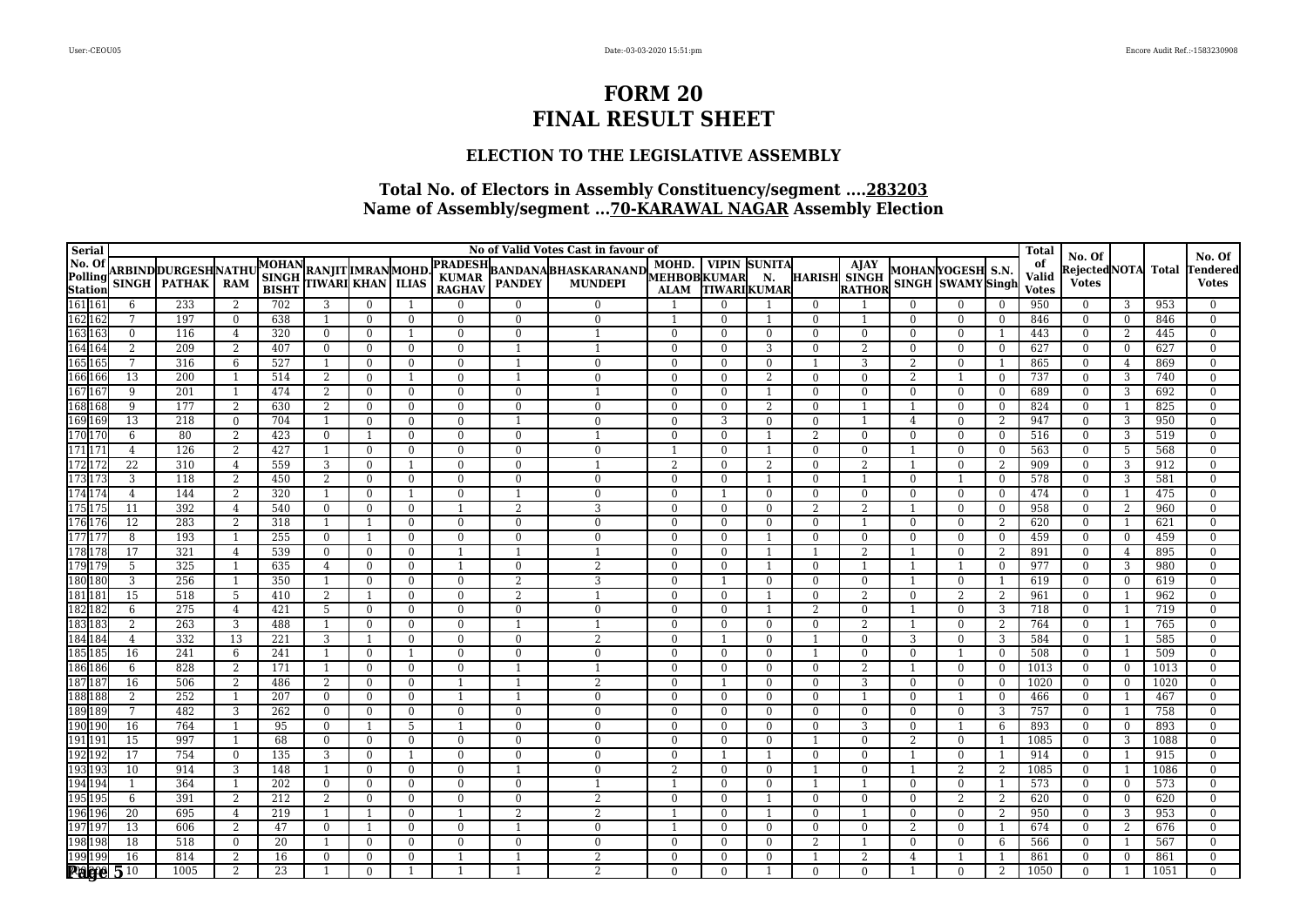### **ELECTION TO THE LEGISLATIVE ASSEMBLY**

| Serial                                                                                                     |                 |                                        |                     |                                                   |                                  |                |                          |                                   |                | No of Valid Votes Cast in favour of |                      |                      |                                  |                            |                                       |                |                                       |                                | <b>Total</b>                | No. Of                               |                      |            | No. Of                     |
|------------------------------------------------------------------------------------------------------------|-----------------|----------------------------------------|---------------------|---------------------------------------------------|----------------------------------|----------------|--------------------------|-----------------------------------|----------------|-------------------------------------|----------------------|----------------------|----------------------------------|----------------------------|---------------------------------------|----------------|---------------------------------------|--------------------------------|-----------------------------|--------------------------------------|----------------------|------------|----------------------------|
|                                                                                                            |                 | ARBIND DURGESH NATHU<br>SINGH   PATHAK | <b>RAM</b>          | MOHAN RANJIT MRANMOHD.<br>SINGH RANJIT KHAN LLIAS |                                  |                |                          | <b>PRADESH</b><br>KUMAR<br>RAGHAV |                | BANDANA BHASKARANAND MUHD. VIPIN    | MOHD.<br><b>ALAM</b> | <b>TIWARIKUMAR</b>   | <b>VIPIN SUNITA</b><br>N.        |                            | <b>AJAY</b><br>HARISH SINGH<br>RATHOR |                | MOHANYOGESH S.N.<br>SINGH SWAMY Singh |                                | of<br>Valid<br><b>Votes</b> | Rejected NOTA  Total<br><b>Votes</b> |                      |            | Tendered<br><b>Votes</b>   |
|                                                                                                            | 14              | 658                                    |                     | 290                                               | -1                               | $\bf{0}$       | $\Omega$                 |                                   |                |                                     | $\Omega$             | $\Omega$             | $\Omega$                         | $\overline{0}$             | $\bf{0}$                              | $\Omega$       | $\Omega$                              |                                | 980                         | $\mathbf{0}$                         | $\bf{0}$             | 980        | $\mathbf{0}$               |
|                                                                                                            | 10              | 175                                    | 5                   | 461                                               | 2                                | $\mathbf{0}$   | $\overline{0}$           | $\Omega$                          | $\Omega$       | $\mathbf{0}$                        | $\mathbf{0}$         | $\overline{0}$       |                                  | 2                          | $\overline{2}$                        | 2              | $\overline{0}$                        | $\mathbf{0}$                   | 660                         | $\overline{0}$                       | -1                   | 661        | $\overline{0}$             |
|                                                                                                            | 24              | 179                                    | 2                   | 363                                               | -1                               | $\mathbf{0}$   | $\Omega$                 | $\mathbf{0}$                      | 2              | $\Omega$                            | $\overline{0}$       | $\overline{2}$       | 3                                | -1                         | $\mathbf{1}$                          | $\Omega$       | $\Omega$                              | - 1                            | 579                         | $\overline{0}$                       | $\overline{2}$       | 581        | $\overline{0}$             |
|                                                                                                            | 11              | 263                                    | $\overline{4}$      | 292                                               | 2                                | $\mathbf{0}$   | $\mathbf{0}$             |                                   | $\overline{2}$ | $\Omega$                            | $\overline{0}$       | $\overline{0}$       | $\overline{0}$                   |                            |                                       | $\theta$       |                                       | 4                              | 582                         | $\overline{0}$                       | -1                   | 583        | $\overline{0}$             |
|                                                                                                            | 14              | 191                                    | $\overline{13}$     | 335                                               | $\mathbf{0}$                     | $\overline{0}$ | $\overline{0}$           | $\mathbf{0}$                      |                | $\overline{1}$                      | $\theta$             | $\overline{0}$       | $\overline{1}$                   | $\overline{0}$             | $\overline{2}$                        | $\Omega$       | $\overline{0}$                        | $\bf{0}$                       | 558                         | $\overline{0}$                       | 2                    | 560        | $\overline{0}$             |
|                                                                                                            | 14              | 204                                    | 3                   | 538                                               | $\mathbf{0}$                     | $\Omega$       | $\Omega$                 | $\Omega$                          | $\Omega$       |                                     | $\mathbf{0}$         | $\Omega$             | $\overline{0}$                   | $\overline{0}$             | $\Omega$                              |                | $\Omega$                              |                                | 762                         | $\overline{0}$                       | 3                    | 765        | $\theta$                   |
|                                                                                                            | 3               | 162                                    | $7\phantom{.0}$     | 481                                               | $\bf{0}$                         | $\mathbf{0}$   | $\overline{0}$           | $\Omega$                          | $\overline{2}$ | $\Omega$                            | $\mathbf{0}$         | $\theta$             | $\overline{0}$                   | $\overline{0}$             | $\mathbf{0}$                          |                | $\overline{0}$                        | - 1                            | 657                         | $\bf{0}$                             | -1                   | 658        | $\overline{0}$             |
|                                                                                                            | 2               | 990                                    | 5                   | 24                                                | -1                               | $\theta$       |                          | $\mathbf{1}$                      | $\Omega$       | $\Omega$                            |                      | $\theta$             | $\theta$                         | $\Omega$                   | $\overline{1}$                        | $\theta$       | $\overline{0}$                        | -1                             | 1027                        | $\Omega$                             | $\Omega$             | 1027       | $\overline{0}$             |
|                                                                                                            | 12              | 146                                    | 3                   | 407                                               | $\overline{2}$                   | $\Omega$       | $\Omega$                 | $\mathbf{1}$                      | $\theta$       |                                     |                      | $\Omega$             | $\overline{0}$                   |                            |                                       |                | $\Omega$                              | $\overline{0}$                 | 575                         | $\overline{0}$                       | -1                   | 576        | $\theta$                   |
|                                                                                                            | 3               | 136                                    | 3                   | 224                                               | $\bf{0}$                         | $\mathbf{0}$   | $\bf{0}$                 | $\Omega$                          | $\Omega$       | $\mathbf{0}$                        | $\mathbf{0}$         | $\mathbf{0}$         | $\overline{0}$                   | $\mathbf{0}$               | $\mathbf{0}$                          | $\overline{0}$ | $\overline{0}$                        | $\overline{0}$                 | 366                         | $\overline{0}$                       | $\overline{0}$       | 366        | $\overline{0}$             |
|                                                                                                            | $7\phantom{.0}$ | 310                                    | 5                   | 503                                               | $\mathbf{0}$                     | $\theta$       | $\overline{0}$           | $\overline{1}$                    |                |                                     | $\Omega$             | $\theta$             |                                  | $\mathbf{1}$               | $\theta$                              | 2              | $\Omega$                              | $\Omega$                       | 832                         | $\mathbf{0}$                         | 2                    | 834        | $\overline{0}$             |
|                                                                                                            | 14              | 287                                    | $\overline{4}$      | 373                                               | $\mathbf{0}$                     | $\Omega$       | $\mathbf{0}$             | $\Omega$                          | $\Omega$       | $\Omega$                            | $\mathbf{0}$         | 2                    | $\overline{0}$                   | $\overline{0}$             | 2                                     |                | $\overline{0}$                        | $\bf{0}$                       | 683                         | $\overline{0}$                       | -1                   | 684        | $\overline{0}$             |
|                                                                                                            | 9               | 269                                    | $\overline{2}$      | 440                                               | 1                                | $\mathbf{0}$   | $\overline{0}$           | $\Omega$                          | $\mathbf{0}$   | $\mathbf{0}$                        | $\overline{0}$       | $\overline{1}$       | $\overline{0}$                   | $\mathbf{0}$               | $\overline{1}$                        | $\Omega$       |                                       | -1                             | 725                         | $\mathbf{0}$                         | -1                   | 726        | $\overline{0}$             |
|                                                                                                            | 9               | 231                                    |                     | 569                                               | 3                                | $\Omega$       | $\Omega$                 | $\Omega$                          |                | $\Omega$                            | $\Omega$             | $\Omega$             | $\overline{0}$                   | $\Omega$                   |                                       |                | $\Omega$                              | $\overline{\phantom{0}}$<br>-7 | 817                         | $\Omega$                             | 3                    | 820        | $\overline{0}$             |
|                                                                                                            | $\overline{2}$  | 181<br>151                             | $\overline{0}$      | 273<br>798                                        | -1                               | $\Omega$       | $\overline{0}$           | $\Omega$<br>$\mathbf{1}$          | $\Omega$       | $\Omega$                            | $\Omega$             |                      | $\overline{0}$                   |                            | $\overline{1}$                        | $\Omega$       |                                       |                                | 468                         | $\Omega$                             | 5                    | 473        | $\overline{0}$             |
|                                                                                                            | 8<br>3          | $\overline{211}$                       | $\overline{4}$      | 551                                               | 2                                | $\Omega$       | $\mathbf{0}$<br>$\Omega$ | $\Omega$                          | $\Omega$       | -1<br>$\overline{2}$                | $\Omega$<br>$\Omega$ | $\theta$<br>$\Omega$ | $\overline{1}$<br>$\overline{1}$ | $\overline{0}$<br>$\Omega$ | $\theta$                              |                | $\Omega$                              | $\overline{0}$                 | 970                         | $\overline{0}$                       | 3                    | 973        | $\mathbf{0}$               |
|                                                                                                            | 6               | 358                                    | $\overline{1}$      | 238                                               | $\overline{1}$<br>$\overline{1}$ | 2<br>$\Omega$  |                          |                                   |                | $\overline{2}$                      | $\overline{2}$       |                      | $\overline{0}$                   | $\Omega$                   | $\overline{2}$                        | $\Omega$       | 2                                     | 2<br>$\Omega$                  | 775<br>619                  | $\overline{0}$<br>$\Omega$           | -5<br>$\overline{1}$ | 780<br>620 | $\overline{0}$<br>$\Omega$ |
|                                                                                                            | 8               | 332                                    | $\overline{4}$<br>7 | $\overline{108}$                                  | $\mathbf{0}$                     | $\Omega$       | 2                        | $\Omega$                          | $\theta$       | $\Omega$                            | $\Omega$             | $\Omega$             | 2                                | $\Omega$                   | $\Omega$                              |                | $\overline{0}$                        | $\bf{0}$                       | 460                         | $\Omega$                             | -2                   | 462        | $\Omega$                   |
|                                                                                                            | 17              | 253                                    | 3                   | 579                                               | $\mathbf{0}$                     | $\mathbf{0}$   | $\Omega$                 | $\Omega$                          | $\Omega$       | $\overline{2}$                      | $\mathbf{0}$         | $\Omega$             | $\overline{0}$                   | $\overline{0}$             | $\overline{0}$                        |                | $\Omega$                              | $\bf{0}$                       | 855                         | $\overline{0}$                       | 3                    | 858        | $\boldsymbol{0}$           |
|                                                                                                            | 9               | 158                                    | 5                   | 393                                               | $\mathbf{0}$                     | $\overline{0}$ | $\overline{0}$           | $\Omega$                          | $\Omega$       | $\Omega$                            | $\overline{0}$       | $\overline{0}$       | $\overline{0}$                   | $\overline{0}$             | $\overline{0}$                        | $\overline{4}$ | $\overline{0}$                        | $\overline{2}$                 | 571                         | $\overline{0}$                       | 2                    | 573        | $\overline{0}$             |
|                                                                                                            | 6               | 195                                    | 3                   | 217                                               | $\mathbf{0}$                     | $\mathbf{0}$   | $\mathbf{0}$             | $\mathbf{0}$                      |                | $\Omega$                            | $\overline{0}$       | $\mathbf{0}$         | $\overline{0}$                   | $\overline{0}$             | $\Omega$                              |                | $\overline{0}$                        | -1                             | 424                         | $\overline{0}$                       | -1                   | 425        | $\theta$                   |
|                                                                                                            | 9               | 205                                    | $\overline{4}$      | 254                                               | $\bf{0}$                         | 1              | $\mathbf{0}$             | $\Omega$                          | $\Omega$       | $\overline{\phantom{a}}$            | $\mathbf{0}$         | -1                   | $\bf{0}$                         | $\bf{0}$                   | $\mathbf{0}$                          | $\bf{0}$       | $\overline{0}$                        | -1                             | 476                         | $\overline{0}$                       | 2                    | 478        | $\overline{0}$             |
|                                                                                                            | 5               | 178                                    | -1                  | 372                                               | $\overline{1}$                   | $\mathbf{0}$   | $\bf{0}$                 | $\Omega$                          | $\Omega$       | $\overline{\phantom{a}}$            | $\theta$             | $\overline{0}$       |                                  | $\mathbf{0}$               | $\mathbf{0}$                          | $\Omega$       | $\overline{0}$                        | $\overline{0}$                 | 559                         | $\bf{0}$                             | 3                    | 562        | $\overline{0}$             |
|                                                                                                            | 8               | 177                                    | 3                   | 507                                               | $\mathbf{0}$                     | $\mathbf{0}$   | $\mathbf{0}$             | $\Omega$                          | $\theta$       | $\Omega$                            | $\mathbf{0}$         | $\Omega$             | $\bf{0}$                         |                            | $\Omega$                              | $\Omega$       | $\Omega$                              | $\overline{0}$                 | 696                         | $\Omega$                             |                      | 697        | $\overline{0}$             |
|                                                                                                            | 8               | $\overline{216}$                       | 3                   | 336                                               | -1                               | $\mathbf{0}$   |                          | $\Omega$                          |                | $\Omega$                            | $\mathbf{0}$         | $\overline{0}$       | $\overline{0}$                   | $\overline{0}$             | $\mathbf{0}$                          | $\theta$       | $\overline{0}$                        | $\bf{0}$                       | 566                         | $\overline{0}$                       | $\overline{0}$       | 566        | $\overline{0}$             |
|                                                                                                            | 17              | 240                                    | 5                   | 517                                               | $\bf{0}$                         | $\mathbf{0}$   | 2                        | $\mathbf{0}$                      |                | $\Omega$                            | $\mathbf{0}$         | $\mathbf{0}$         | -1                               | $\mathbf{0}$               | $\mathbf{0}$                          |                |                                       | -1                             | 786                         | $\mathbf{0}$                         | 2                    | 788        | $\overline{0}$             |
|                                                                                                            | 9               | 233                                    | $\overline{2}$      | 415                                               | $\overline{2}$                   | $\Omega$       | $\Omega$                 | $\Omega$                          | $\Omega$       | $\Omega$                            | $\mathbf{0}$         | $\Omega$             | $\overline{0}$                   | $\mathbf{0}$               | $\Omega$                              |                | $\Omega$                              | $\mathbf{0}$                   | 662                         | $\overline{0}$                       | -1                   | 663        | $\theta$                   |
|                                                                                                            | $\overline{20}$ | 227                                    | 3                   | 240                                               | $\overline{1}$                   | $\mathbf{0}$   | $\overline{0}$           |                                   | $\Omega$       | $\Omega$                            | $\Omega$             |                      | $\overline{0}$                   | $\overline{0}$             |                                       |                | $\overline{0}$                        | - 1                            | 496                         | $\overline{0}$                       | $\bf{0}$             | 496        | $\overline{0}$             |
|                                                                                                            | $\overline{2}$  | 259                                    | $\overline{4}$      | 580                                               | 1                                | $\overline{1}$ | $\overline{0}$           | $\Omega$                          | $\Omega$       | $\Omega$                            |                      | $\Omega$             |                                  | $\Omega$                   | $\theta$                              | 2              |                                       | 2                              | 854                         | $\Omega$                             | $\overline{4}$       | 858        | $\overline{0}$             |
|                                                                                                            | 17              | 281                                    | $\overline{2}$      | 485                                               |                                  | $\Omega$       | $\Omega$                 | $\Omega$                          | $\overline{2}$ |                                     | $\Omega$             | $\Omega$             |                                  | $\mathbf{0}$               | $\Omega$                              |                | $\overline{2}$                        |                                | 793                         | $\Omega$                             | $\overline{0}$       | 793        | $\theta$                   |
|                                                                                                            | 9               | 395                                    | 11                  | 360                                               | $\overline{1}$                   | $\overline{1}$ | $\overline{0}$           | $\Omega$                          |                | $\overline{2}$                      | $\mathbf{0}$         | $\mathbf{0}$         | $\overline{2}$                   | $\mathbf{0}$               | $\overline{2}$                        | $\overline{0}$ | $\overline{0}$                        | 3                              | 787                         | $\overline{0}$                       | $\overline{0}$       | 787        | $\overline{0}$             |
|                                                                                                            | $\overline{7}$  | 268                                    |                     | 311                                               | $\theta$                         | $\theta$       |                          | $\Omega$                          |                | $\overline{1}$                      | $\Omega$             |                      |                                  | $\Omega$                   | $\overline{1}$                        |                | $\Omega$                              | $\overline{1}$                 | 595                         | $\Omega$                             | $\overline{4}$       | 599        | $\overline{0}$             |
|                                                                                                            | 10              | 259                                    | 3                   | 475                                               | $\overline{4}$                   | $\Omega$       | $\overline{0}$           | $\Omega$                          |                | $\Omega$                            | $\mathbf{0}$         | $\Omega$             | $\overline{0}$                   | $\mathbf{0}$               | $\mathbf{0}$                          | $\Omega$       | $\overline{0}$                        | $\bf{0}$                       | 752                         | $\overline{0}$                       | 2                    | 754        | $\overline{0}$             |
|                                                                                                            | 8               | 250                                    | $\overline{1}$      | 378                                               | $\mathbf{0}$                     | $\mathbf{0}$   | $\bf{0}$                 | $\mathbf{1}$                      | $\mathbf{0}$   | $\theta$                            | $\mathbf{0}$         | $\mathbf{0}$         | $\overline{2}$                   | $\mathbf{1}$               | $\theta$                              | $\overline{0}$ | $\mathbf{0}$                          | $\overline{0}$                 | 641                         | $\mathbf{0}$                         | -1                   | 642        | $\overline{0}$             |
|                                                                                                            | 12              | 567                                    | 8                   | 370                                               | 3                                |                | 2                        | $\Omega$                          | 3              | 3                                   |                      | $\Omega$             | $\theta$                         | $\mathbf{1}$               | $\Omega$                              | $\mathcal{D}$  | $\Omega$                              | $\overline{0}$                 | 973                         | $\Omega$                             | 2                    | 975        | $\theta$                   |
|                                                                                                            | 18              | 748                                    | 5                   | 37                                                | $\overline{1}$                   | $\theta$       | 3                        | $\Omega$                          | $\overline{2}$ | $\overline{4}$                      | $\Omega$             | $\theta$             | $\overline{0}$                   | $\Omega$                   | $\mathfrak{D}$                        |                | $\mathbf{0}$                          | $\theta$                       | 821                         | $\Omega$                             | -1                   | 822        | $\overline{0}$             |
| $\begin{array}{r}\n 237 \\  \hline\n 238238 \quad 14 \\  \hline\n 239239 \quad 8 \\  \hline\n \end{array}$ | 14              | 661                                    | 2                   | 209                                               | $\overline{0}$                   | $\theta$       | $\mathbf{0}$             | $\Omega$                          | $\Omega$       | $\Omega$                            | $\Omega$             | $\Omega$             | $\theta$                         | $\Omega$                   | $\theta$                              |                | $\overline{0}$                        | -1                             | 888                         | $\Omega$                             | $\bf{0}$             | 888        | $\overline{0}$             |
|                                                                                                            |                 | 668                                    | 3                   | 27                                                | $\mathbf{0}$                     | $\overline{0}$ | $\Omega$                 | $\Omega$                          |                | $\Omega$                            | $\Omega$             | $\Omega$             | $\theta$                         | $\mathbf{0}$               |                                       | 4              | $\overline{2}$                        | -1                             | 715                         | $\Omega$                             | $\mathbf{0}$         | 715        | $\Omega$                   |
|                                                                                                            |                 | 424                                    | 3                   | 40                                                | $\overline{0}$                   | $\Omega$       | 3                        | $\Omega$                          | $\Omega$       |                                     | $\Omega$             |                      | $\overline{0}$                   | $\overline{0}$             | $\Omega$                              |                |                                       | 2                              | 483                         | $\overline{0}$                       | $\theta$             | 483        | $\Omega$                   |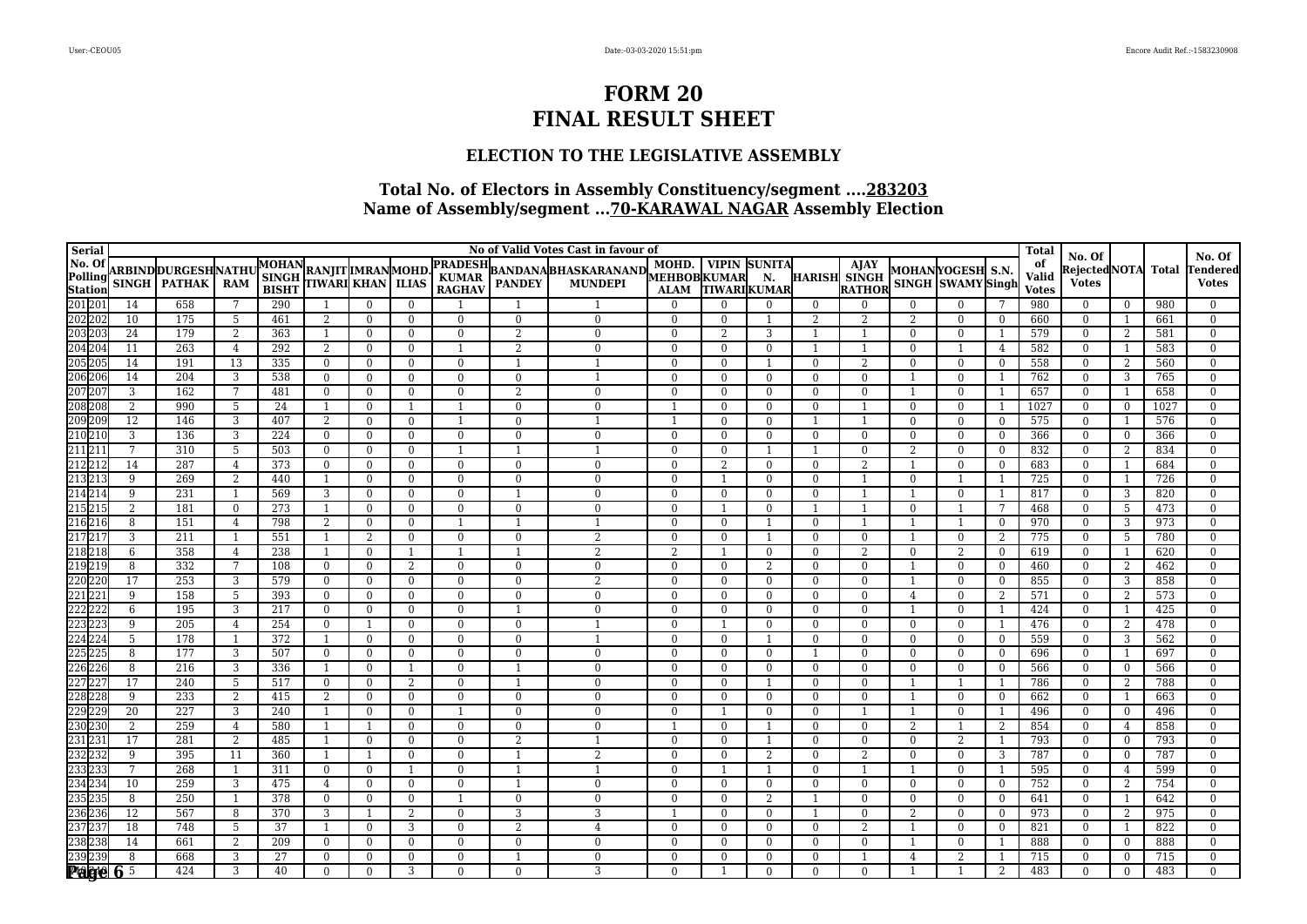### **ELECTION TO THE LEGISLATIVE ASSEMBLY**

| Serial                       |                |                      |                                |                              |                                              |                      |              |                               |                | No of Valid Votes Cast in favour of |                                   |                      |                          |                     |                      |                    |                   |                     | <b>Total</b>                 | No. Of               |                            |            | No. Of                     |
|------------------------------|----------------|----------------------|--------------------------------|------------------------------|----------------------------------------------|----------------------|--------------|-------------------------------|----------------|-------------------------------------|-----------------------------------|----------------------|--------------------------|---------------------|----------------------|--------------------|-------------------|---------------------|------------------------------|----------------------|----------------------------|------------|----------------------------|
|                              |                | ARBIND DURGESH NATHU |                                | <b>MOHAN</b>                 |                                              |                      |              | <b>PRADESH</b>                |                | <b>BANDANABHASKARANAND</b>          | MOHD.                             |                      | <b>VIPIN SUNITA</b>      |                     | <b>AJAY</b>          | MOHAN YOGESH  S.N. |                   |                     | of                           | RejectedNOTA Total   |                            |            | <b>Fendered</b>            |
|                              | <b>SINGH</b>   | <b>PATHAK</b>        | <b>RAM</b>                     | <b>SINGH</b><br><b>BISHT</b> | RANJIT  MRAN  MOHD<br> TIWARI  KHAN    ILIAS |                      |              | <b>KUMAR</b><br><b>RAGHAV</b> | <b>PANDEY</b>  | <b>MUNDEPI</b>                      | <b>MEHBOBKUMAR</b><br><b>ALAM</b> |                      | N.<br><b>TIWARIKUMAR</b> | <b>HARISH SINGH</b> | <b>RATHOR</b>        |                    | SINGH SWAMY Singh |                     | <b>Valid</b><br><b>Votes</b> | <b>Votes</b>         |                            |            | <b>Votes</b>               |
|                              | 13             | 530                  | $\overline{2}$                 | 168                          | 2                                            | $\Omega$             | 4            |                               | $\Omega$       | $\overline{2}$                      |                                   | $\Omega$             |                          | $\Omega$            | $\overline{2}$       |                    |                   |                     | 729                          | $\Omega$             | 2                          | 731        | $\Omega$                   |
|                              | 21             | 532                  |                                | 87                           | $\Omega$                                     | $\Omega$             | 3            | $\Omega$                      | $\Omega$       | $\overline{0}$                      | $\Omega$                          |                      | $\overline{0}$           | $\theta$            |                      | 2                  | $\theta$          | 4                   | 652                          | $\Omega$             | $\overline{4}$             | 656        | $\overline{0}$             |
|                              | 9              | 534                  | 3                              | 5                            | $\Omega$                                     | $\Omega$             | $\Omega$     |                               | $\overline{2}$ |                                     | $\Omega$                          | $\Omega$             | $\theta$                 | $\Omega$            | $\Omega$             | $\theta$           | $\Omega$          |                     | 556                          | $\Omega$             | $\overline{0}$             | 556        | $\Omega$                   |
|                              | 7              | 988                  | -5                             | 40                           |                                              | -1                   | $\Omega$     | $\Omega$                      | $\overline{2}$ | $\Omega$                            |                                   | $\Omega$             |                          | $\Omega$            | $\Omega$             | $\Omega$           | $\Omega$          | 2                   | 1048                         | $\mathbf{0}$         | $\bf{0}$                   | 1048       | $\overline{0}$             |
|                              | 12             | 857                  | $\overline{4}$                 | 41                           |                                              | $\Omega$             | $\Omega$     | $\Omega$                      | $\overline{2}$ | $\overline{2}$                      |                                   | $\Omega$             |                          | $\Omega$            | $\Omega$             | $\theta$           | $\Omega$          |                     | 922                          | $\Omega$             | $\mathbf{0}$               | 922        | $\Omega$                   |
|                              | 11             | 850                  | 3                              | 48                           | $\Omega$                                     | $\Omega$             |              | $\Omega$                      | $\mathbf{0}$   | $\overline{2}$                      | $\Omega$                          | $\Omega$             | $\theta$                 | $\mathcal{L}$       | $\Omega$             |                    | 2                 | 8                   | 928                          | $\Omega$             | $\bf{0}$                   | 928        | $\overline{0}$             |
|                              | 6              | 874                  | $\overline{2}$                 | 26                           | $\Omega$                                     |                      | 5            | $\Omega$                      | $\Omega$       |                                     | $\Omega$                          | $\Omega$             | $\theta$                 | $\Omega$            |                      |                    | 2                 | $\Omega$            | 919                          | $\Omega$             | 3                          | 922        | $\Omega$                   |
|                              | 15             | 906                  | 3                              | 33                           | $\theta$                                     |                      | 5            | $\Omega$                      |                | $\Omega$                            | $\Omega$                          | 2                    | $\theta$                 | $\Omega$            | $\Omega$             | $\Omega$           | $\overline{4}$    |                     | 971                          | $\overline{0}$       | $\overline{4}$             | 975        | $\overline{0}$             |
|                              | 18             | 808                  |                                | 12                           | $\Omega$                                     | $\theta$             | 12           | $\Omega$                      | $\overline{2}$ | 3                                   | $\Omega$                          | $\Omega$             | $\theta$                 |                     | $\Omega$             |                    | 2                 | $\overline{2}$      | 862                          | $\Omega$             | $\overline{1}$             | 863        | $\Omega$                   |
|                              | 5              | 512                  | 2                              | 43                           |                                              | $\Omega$             |              | $\Omega$                      |                | $\Omega$                            |                                   |                      | $\theta$                 | $\theta$            |                      |                    |                   | $\Omega$            | 570                          | $\Omega$             | $\overline{0}$             | 570        | $\Omega$                   |
|                              | 35             | 716                  |                                | 39                           | $\Omega$                                     | $\Omega$             |              |                               |                | $\Omega$                            | $\Omega$                          | $\Omega$             | $\theta$                 | $\Omega$            | $\Omega$             | 3                  | 3                 | $\Omega$            | 800                          | $\Omega$             | $\overline{0}$             | 800        | $\Omega$                   |
|                              | 10<br>11       | 690<br>558           | $\mathbf{0}$<br>$\overline{2}$ | 58<br>10                     | $\Omega$                                     | $\Omega$<br>$\Omega$ | 6<br>5       | 2<br>$\Omega$                 | $\overline{2}$ | $\overline{2}$                      | $\Omega$<br>$\Omega$              | $\Omega$<br>$\Omega$ | $\theta$                 |                     | $\Omega$<br>$\Omega$ | $\theta$           | 3<br>$\Omega$     | 6                   | 783<br>592                   | $\Omega$<br>$\Omega$ | $\overline{0}$             | 783<br>592 | $\overline{0}$<br>$\theta$ |
|                              | 18             | 858                  | 3                              | 27                           | $\Omega$                                     |                      |              | 2                             | $\overline{2}$ |                                     | $\Omega$                          |                      | $\theta$                 | $\theta$            |                      | $\overline{2}$     |                   | $\overline{2}$<br>2 | 920                          | $\Omega$             | $\overline{0}$<br>$\bf{0}$ | 920        | $\overline{0}$             |
|                              | $\overline{5}$ | 596                  |                                | 12                           | $\Omega$                                     | $\Omega$             | 16           | $\Omega$                      |                |                                     | $\Omega$                          |                      | $\theta$                 | $\Omega$            |                      |                    | $\Omega$          | $\Omega$            | 635                          | $\Omega$             | $\overline{0}$             | 635        | $\Omega$                   |
|                              |                | 932                  |                                | 34                           | $\Omega$                                     |                      |              | $\Omega$                      | $\Omega$       |                                     |                                   |                      | $\theta$                 |                     | $\overline{2}$       | 3                  |                   |                     | 993                          | $\Omega$             | $\overline{0}$             | 993        | $\overline{0}$             |
|                              | 3              | 648                  | $\overline{2}$                 | 25                           | $\Omega$                                     | $\mathbf{0}$         |              | $\Omega$                      |                |                                     | $\Omega$                          | $\Omega$             | $\overline{0}$           | $\theta$            | $\Omega$             | $\overline{0}$     | $\overline{0}$    | $\overline{4}$      | 685                          | $\overline{0}$       | $\overline{1}$             | 686        | $\theta$                   |
|                              | 18             | 944                  | $\overline{4}$                 | 35                           | $\mathbf{0}$                                 | $\Omega$             | 4            | $\mathfrak{D}$                | $\Omega$       |                                     |                                   |                      | $\overline{0}$           | $\mathbf{0}$        | $\overline{2}$       | $\overline{2}$     | 2                 | $\overline{0}$      | 1016                         | $\overline{0}$       | $\overline{0}$             | 1016       | $\overline{0}$             |
|                              | 15             | 599                  | 3                              | 12                           | $\Omega$                                     | $\Omega$             | 3            | $\Omega$                      |                | $\Omega$                            | $\Omega$                          | $\Omega$             | $\theta$                 | $\Omega$            | $\overline{2}$       | $\Omega$           |                   | $\theta$            | 636                          | $\overline{0}$       | $\overline{0}$             | 636        | $\overline{0}$             |
|                              | 15             | 710                  | $\mathbf{0}$                   | 4                            | $\Omega$                                     | $\theta$             | 10           | $\overline{0}$                |                |                                     | $\Omega$                          | $\Omega$             | $\overline{0}$           | $\Omega$            | $\Omega$             |                    |                   | $\Omega$            | 743                          | $\mathbf{0}$         | $\mathbf{0}$               | 743        | $\Omega$                   |
|                              | 10             | 580                  |                                | 3                            | $\Omega$                                     | $\Omega$             | 4            | $\Omega$                      |                |                                     | $\Omega$                          |                      |                          |                     | $\overline{2}$       |                    | $\Omega$          | $\overline{4}$      | 610                          | $\overline{0}$       | $\bf{0}$                   | 610        | $\Omega$                   |
|                              | 15             | 747                  | $\overline{4}$                 | 43                           | $\Omega$                                     | $\theta$             | 3            | $\Omega$                      |                | 3                                   |                                   | $\Omega$             | $\overline{0}$           | $\mathbf{0}$        |                      |                    |                   | -7                  | 827                          | $\overline{0}$       | -1                         | 828        | $\overline{0}$             |
|                              | 10             | 626                  | $\mathbf{0}$                   | 7                            | $\theta$                                     | $\theta$             |              | $\Omega$                      | 2              | $\overline{2}$                      | 2                                 | $\Omega$             | $\theta$                 | -1                  | 3                    | $\Omega$           | $\Omega$          | -1                  | 655                          | $\overline{0}$       | $\overline{0}$             | 655        | $\overline{0}$             |
|                              | 45             | 638                  | 2                              | 21                           | $\Omega$                                     | $\Omega$             |              | $\Omega$                      | $\overline{2}$ | $\Omega$                            | $\Omega$                          | $\Omega$             | $\overline{0}$           |                     | $\overline{2}$       | $\mathbf{0}$       | $\mathbf{0}$      | -1                  | 713                          | $\mathbf{0}$         | $\overline{0}$             | 713        | $\theta$                   |
|                              | 11             | 600                  | 5                              | 21                           | $\theta$                                     | $\theta$             | $\mathbf{0}$ | $\Omega$                      |                | $\Omega$                            | $\Omega$                          | $\Omega$             |                          | $\Omega$            | $\overline{2}$       |                    | $\Omega$          | 6                   | 648                          | $\Omega$             | $\bf{0}$                   | 648        | $\Omega$                   |
|                              | 10             | 534                  | 6                              | 83                           | $\mathbf{0}$                                 | $\Omega$             | $\mathbf{0}$ | $\Omega$                      | $\Omega$       | $\Omega$                            | $\mathbf{0}$                      |                      | $\overline{0}$           | $\mathbf{0}$        |                      | $\overline{0}$     | $\mathbf{0}$      |                     | 636                          | $\overline{0}$       | -1                         | 637        | $\overline{0}$             |
|                              | 3              | 439                  | $\overline{4}$                 | 165                          | $\overline{1}$                               | $\theta$             |              | $\Omega$                      |                | $\Omega$                            | $\Omega$                          | $\Omega$             | 2                        | $\Omega$            | $\Omega$             |                    | $\theta$          | 2                   | 619                          | $\Omega$             | $\overline{0}$             | 619        | $\overline{0}$             |
|                              | 4              | 263                  | 2                              | 145                          | -1                                           | $\theta$             | $\mathbf{0}$ | $\Omega$                      | $\Omega$       | $\Omega$                            |                                   | $\Omega$             | $\overline{0}$           | $\theta$            | $\Omega$             |                    |                   |                     | 419                          | $\mathbf{0}$         | $\mathbf{0}$               | 419        | $\Omega$                   |
|                              | 12             | 579                  | 2                              | 302                          | 2                                            | $\overline{1}$       |              | -1                            | $\Omega$       | $\Omega$                            | $\mathbf{0}$                      | $\Omega$             | $\overline{0}$           | $\theta$            |                      | $\Omega$           | $\Omega$          | -1                  | 902                          | $\Omega$             | $\overline{0}$             | 902        | $\Omega$                   |
| <b>Total</b>                 |                |                      |                                |                              |                                              |                      |              |                               |                |                                     |                                   |                      |                          |                     |                      |                    |                   |                     |                              |                      |                            |            |                            |
| <b>EVM</b><br><b>Votes</b>   | 2236           | 88317                | 818                            | 96390                        | 413                                          | 61                   | 169          | 63                            | 168            | 189                                 | 66                                | 104                  | 257                      | 81                  | 206                  | 248                | 131               | 371                 | 190288                       | $\bf{0}$             | 370                        | 190658     | 1                          |
| Total                        |                |                      |                                |                              |                                              |                      |              |                               |                |                                     |                                   |                      |                          |                     |                      |                    |                   |                     |                              |                      |                            |            |                            |
| Postal                       | 6              | 181                  | 6                              | 331                          | -1                                           | $\Omega$             | $\Omega$     | $\Omega$                      | $\Omega$       | $\Omega$                            | $\mathbf{0}$                      | $\Omega$             | $\theta$                 | $\Omega$            | $\Omega$             | $\Omega$           | $\Omega$          | $\Omega$            | 525                          | 105                  | 3                          | 633        | $\Omega$                   |
| Ballot                       |                |                      |                                |                              |                                              |                      |              |                               |                |                                     |                                   |                      |                          |                     |                      |                    |                   |                     |                              |                      |                            |            |                            |
| Votes                        |                |                      |                                |                              |                                              |                      |              |                               |                |                                     |                                   |                      |                          |                     |                      |                    |                   |                     |                              |                      |                            |            |                            |
| <b>Total</b><br><b>Votes</b> | 2242           | 88498                | 824                            | 96721                        | 414                                          | 61                   | 169          | 63                            | 168            | 189                                 | 66                                | 104                  | 257                      | 81                  | 206                  | 248                | 131               |                     | 371 190813                   | 105                  |                            | 373 191291 | 1                          |
| <b>Polled</b>                |                |                      |                                |                              |                                              |                      |              |                               |                |                                     |                                   |                      |                          |                     |                      |                    |                   |                     |                              |                      |                            |            |                            |